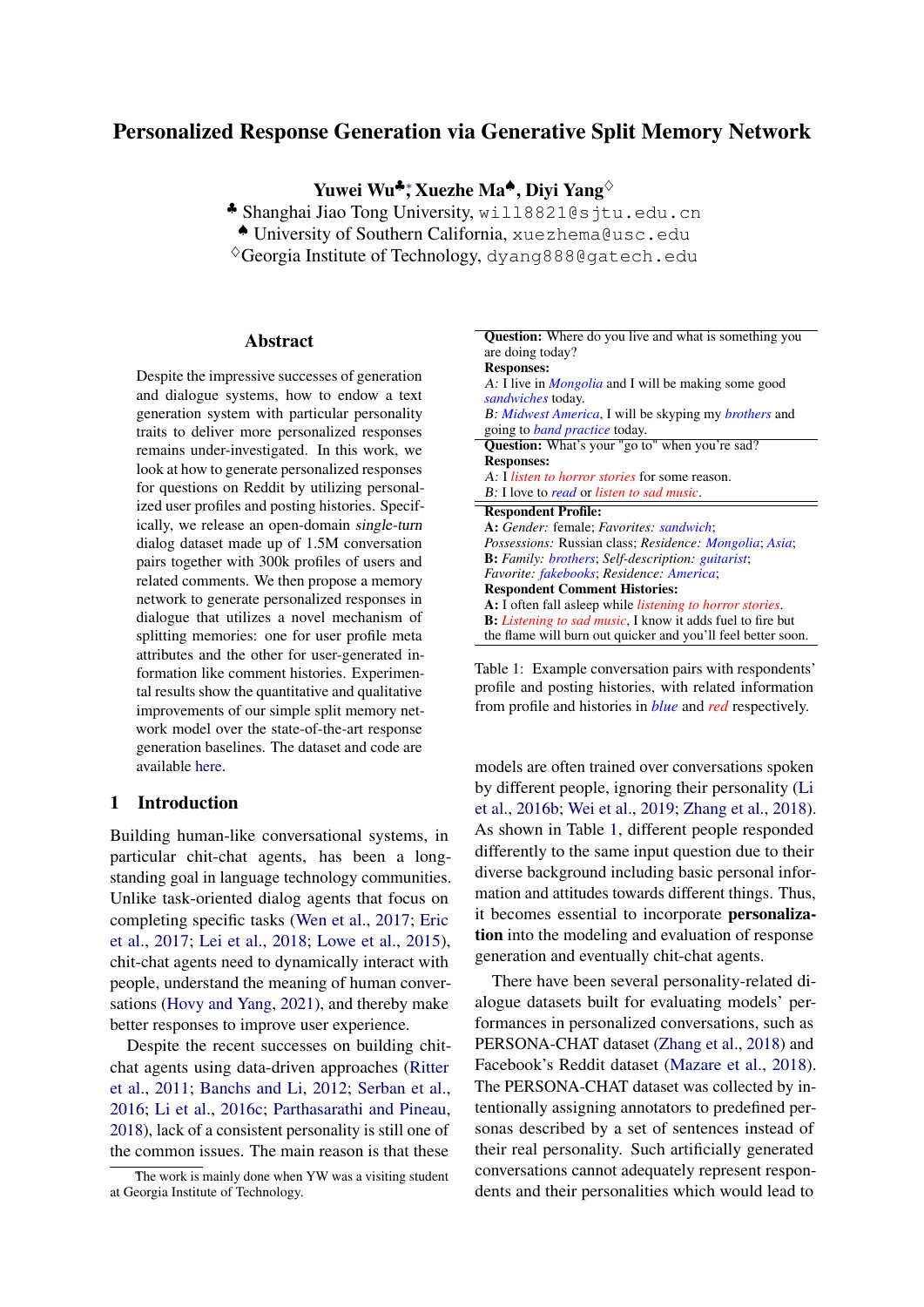dataset bias problems. For example, an introvert annotator can hardly imitate the response of a person with sociable personas. Moreover, the number of personas covered by this corpus is limited.

Today's social media platforms such as Reddit and Twitter provide us with good opportunities to build a large scale of collections of naturally occurring conversations [\(Xifra and Grau,](#page-10-3) [2010;](#page-10-3) [De Choudhury and De,](#page-8-3) [2014;](#page-8-3) [Schrading et al.,](#page-9-8) [2015\)](#page-9-8) and also make it possible to provide consistent personalities. For instance, Facebook's Reddit dataset represents each user by a set of sentences chosen from their comment histories heuristically. However, they also acknowledged that these persona sentences might not well represent a general trait of users due to the limitation of their heuristic rules for sentence retrieval [\(Mazare et al.,](#page-9-7) [2018\)](#page-9-7).

In this work, we introduce a personalized Reddit dataset PER-CHAT, an open-domain response generation dataset consisting of 1.5M conversations and 300k users. PER-CHAT covers finergrained personal information for users, including discrete user attributes such as gender, residence, self-description and favorites inferred based on users' self-reported messages on Reddit, and contextual information such as their comments ([§3\)](#page-2-0). Based on PER-CHAT, we propose a simple generative split memory network to incorporate diverse personal information, with a novel mechanism of splitting memories: one memory representation for user meta attributes (e.g., profile) and the other for user activity information (e.g., comment histories), respectively ([§4\)](#page-4-0). Experimental results show that our generative split memory network outperforms state-of-the-art response generation baselines both quantitatively and qualitatively ([§5\)](#page-5-0).

#### 2 Related Work

Personalized Generation Datasets Much attention has been paid to construct personalized dialog datasets. Built upon the bAbI dialog dataset, [Joshi](#page-8-4) [et al.](#page-8-4) [\(2017\)](#page-8-4) extended it to include information such as gender, age and dietary preference. This domainspecific dataset was then used to train goal-oriented dialog models for several restaurant reservation tasks. There are also several dialog datasets that focus on chit-chat scenarios, such as PERSONA-CHAT dataset [\(Zhang et al.,](#page-10-2) [2018\)](#page-10-2), Reddit dataset [\(Al-Rfou et al.,](#page-8-5) [2016\)](#page-8-5), Twitter dataset [\(Li et al.,](#page-9-6) [2016b\)](#page-9-6) and PersonalDialog dataset [\(Zheng et al.,](#page-10-4) [2020\)](#page-10-4). PERSONA-CHAT (PC) dataset consists of

1k different personas, and annotators are asked to conduct conversations according to assigned personas. The Reddit dataset and Twitter dataset simply use user ID information without any specific user information to indicate personalization. The PersonalDialog dataset (PD) [\(Zheng et al.,](#page-10-4) [2020\)](#page-10-4), collected from a Chinese social media Weibo, contains three kinds of personality traits ("gender", "location", "age") for each user. On the other hand, [Mazare et al.](#page-9-7) [\(2018\)](#page-9-7) introduced personalization from Reddit (PCR) by incorporating the persona of each user with a (randomly chosen) subset of his/her posting comments. [Zhong et al.](#page-10-5) [\(2020\)](#page-10-5) further extended their datasets with annotated empathy information (PEC). In this work, we combine those two different ways of gathering personalization signals of users, i.e., meta profile attributes and users' posting histories, and provide a more comprehensive, large scale personalized dataset derived from natural social conversations.

Personalized Generation Models Current dialog models can be divided into ranking-based models and generation-based models. Ranking-based models [\(Al-Rfou et al.,](#page-8-5) [2016;](#page-8-5) [Mazare et al.,](#page-9-7) [2018;](#page-9-7) [Zhang et al.,](#page-10-2) [2018\)](#page-10-2) focus more on the task of response selection that is to pick the best response from a pool of random candidates. In contrast, generation-based models attempt to generate response directly from any given input questions. Under personalized dialog settings, [Zhang et al.](#page-10-2) [\(2018\)](#page-10-2) claimed that ranking-based models performed better than generative models on their personalized dataset, suggesting that building personalized generation models are more challenging.

With the development of recent large scale social media data and the success of sequence to sequence framework [\(Serban et al.,](#page-9-3) [2016;](#page-9-3) [Shang](#page-9-9) [et al.,](#page-9-9) [2015;](#page-9-9) [Sutskever et al.,](#page-9-10) [2014\)](#page-9-10), several personalized response generation models have been proposed, and we can only mention a few here due to space limits. [Li et al.](#page-9-6) [\(2016b\)](#page-9-6) introduced the Speaker Model and the Speaker-Addressee Model that encoded user-id information into an additional vector and fed it into the decoder to capture the identity of the speakers. [Kottur et al.](#page-9-11) [\(2017\)](#page-9-11) further extended these speaker models into multi-turn conversations. In addition to using user id to capture personal information, [Zhang et al.](#page-10-2) [\(2018\)](#page-10-2) proposed a profile memory network that utilizes a memory network for encoding persona sentences. To further utilize personal traits, [Zheng et al.](#page-10-4) [\(2020\)](#page-10-4) proposed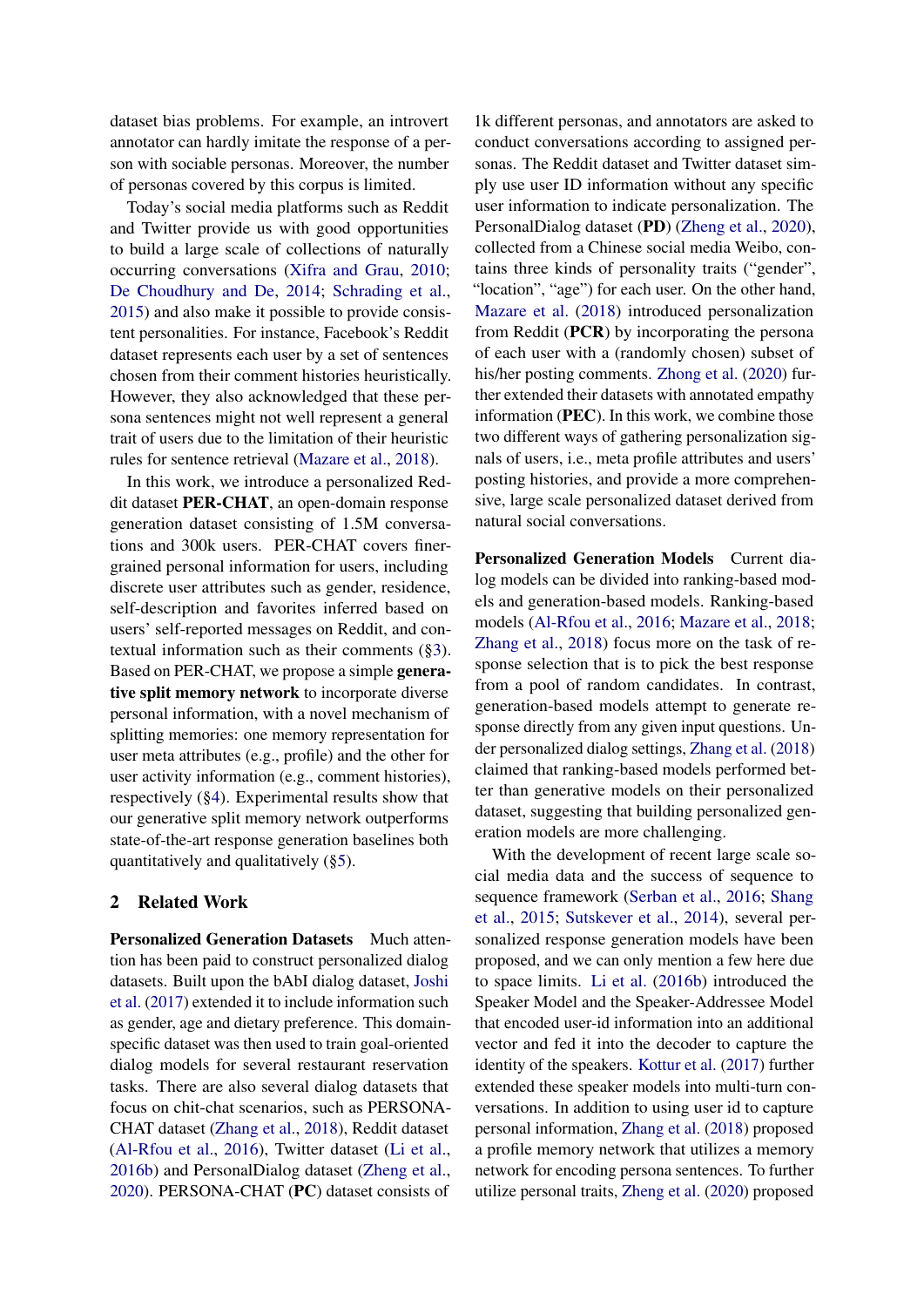an attention mechanism to incorporate these userrelated attributes in the decoding stage. Recently, there are a few works using meta-learning and reinforcement learning to enhance mutual persona perception [Madotto et al.](#page-9-12) [\(2019\)](#page-9-12); [Kim et al.](#page-9-13) [\(2020\)](#page-9-13); [Majumder et al.](#page-9-14) [\(2020\)](#page-9-14). However, few models have taken into account different potential sources of personalization signals such as profile attributes and comments. Our work conducts persona-aware representation learning by combining these two sources. Note that our split memories architecture is similar to [Joshi et al.](#page-8-4) [\(2017\)](#page-8-4) , but differs in tasks and memorizing histories. In our work, we focused on memorizing relevant history comments instead of dialog histories in multi-turn chat settings.

Evaluation Metrics Most response generation models utilize perplexity, BLEU [\(Papineni et al.,](#page-9-15) [2002\)](#page-9-15) and recently BERTScore [\(Zhang et al.,](#page-10-6) [2019\)](#page-10-6) and Moverscore [\(Zhao et al.,](#page-10-7) [2019\)](#page-10-7) for evaluation [\(Serban et al.,](#page-9-3) [2016;](#page-9-3) [Xing et al.,](#page-10-8) [2018\)](#page-10-8). For evaluating personalization, [Zheng et al.](#page-10-4) [\(2020\)](#page-10-4) proposed to measure the accuracy of predicting personality traits by firstly training classifiers for different personality traits such as gender and age. However, for certain trait categories such as hobbies and location, it is quite difficult to train a reliable classifier. In terms of evaluating persona consistency between generated sentences and given user comments, [Madotto et al.](#page-9-12) proposed consistency score using NLI models pre-trained on Dialog NLI dataset [\(Welleck et al.,](#page-10-9) [2019\)](#page-10-9), which is a corpus based on Persona dataset, with NLI annotation between persona description sentences and dialogues utterance. In this paper, we introduce an automatic metric for evaluating persona consistency between user profiles and these generated sentences.

### <span id="page-2-0"></span>3 Dataset Construction

This section describes how we construct an opendomain single-turn dialog dataset with personalization information from Reddit, together with dataset analysis<sup>[1](#page-2-1)</sup>. Specifically, we used r/AskReddit<sup>[2](#page-2-2)</sup>, one of the most active subreddits based on an online subreddit ranking system sorted by number of ac-tive users<sup>[3](#page-2-3)</sup>. Users on  $r/A$ skReddit are encouraged to write clear and direct questions, and most posted questions are about open-ended discussion on a va-

<span id="page-2-3"></span><span id="page-2-2"></span><sup>2</sup><https://www.reddit.com/r/AskReddit/> <sup>3</sup><https://www.topsubreddits.com/>

riety of topics, without definite or correct answers or professional knowledge, making r/AskReddit a suitable place to model personalization in open domain dialogue systems.

Data Preprocessing. We collected all submissions under r/AskReddit as questions and their subsequent comments as responses. Each submission and one of its direct comment form a (question, response) pair in our corpus, i.e., single-turn dialogues. Furthermore, we stripped away potential markdown and Html syntax tokens and replaced all forms of url links, emails, and digits in our corpus with unique tokens "url", "email" and "digit" respectively. We also processed replicated words and punctuation to their standard form via a set of regular expressions, e.g., "coooool" is converted into "cool" and "!!!!!" to "!".

Vocabulary and Conversation Pairs. We use a vocabulary of 50,257 entries the same as Dialogpt [\(Zhang et al.,](#page-10-10) [2020\)](#page-10-10), since they pretrained their models using the full Reddit data. To avoid lengthy questions or responses, we pruned the conversation pairs based on the statistics (see Figure [3](#page-11-0) in Appendix [A\)](#page-11-1). Questions that exceed 100 words and responses with over 40 words are excluded. In total, there are 1,566,653 conversation pairs.

#### 3.1 Personalization Information

To augment our dataset with personalization information, we collected three sources of user-related information: (1) *user IDs* which are unique usernames for their Reddit accounts; (2) *comment histories*, which are all the comments a user has posted on Reddit; (3) *user profile attributes* such as gender, residence, favorites and etc.. To collect these user-specific information, we first filtered out inactive users — a user who has made less than 100 comments during the recent year. There remain 301,243 users after removing inactive users.

User Comment Histories. Users' comment histories can often signal their personal preferences toward topics or even texting habits as shown in Table [1,](#page-0-0) thus it is beneficial to collect these histories. We obtained a user's comment histories by querying the Pushshift Reddit  $API<sup>4</sup>$  $API<sup>4</sup>$  $API<sup>4</sup>$ . Since (1) it is infeasible for models to operate on the scale of thousands of comments and (2) applying persona extraction process rather than randomly picking up comments can improve model's performance

<span id="page-2-1"></span><sup>&</sup>lt;sup>1</sup>Similar process can be employed to our raw data to obtain MULTI-TURN dialog datasets.

<span id="page-2-4"></span><sup>4</sup><https://github.com/pushshift/api>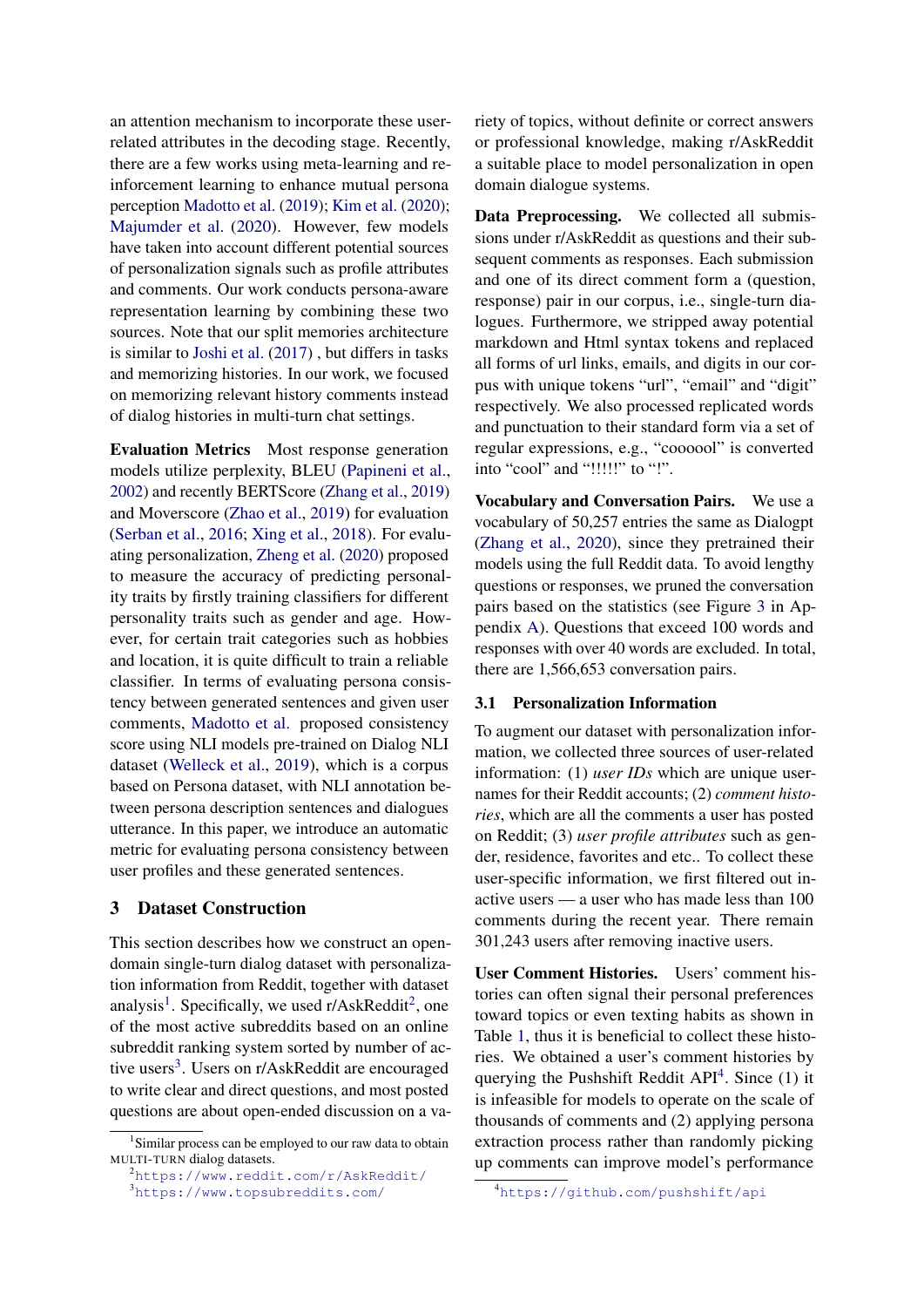in personalization suggested by [Mazare et al.,](#page-9-7) we designed an information retrieval (IR) system to automatically pick up query-related comment histories for each user. Specifically, We utilized semantic embedding based similarity between each query and a comment to obtain a smaller set of candidates M, following similar retrieval mechanisms as [Ritter et al.](#page-9-2) [\(2011\)](#page-9-2); [Wang et al.](#page-10-11) [\(2013\)](#page-10-11). That is, given the input question, we retrieve top  $l$  comments that have the highest cosine similarity scores with the query to construct the user's comment histories. The embedding used in IR systems is the averaged contextual embeddings from pretrained BERT-large models[\(Devlin et al.,](#page-8-6) [2019\)](#page-8-6). *Respondent Comment Histories* of Table [1](#page-0-0) shows some example query-related histories we extracted from a user's comments.

User Profile. The persona extraction process to construct comment histories might lose valuable user's attributes such as their residence, favorites which are also helpful in generating personalized responses. To this end, we further conduct a finergrained entity extraction mechanism over all of user's past histories. User profile information was viewed as entities extracted from histories using similar methods as the popular Reddit user anal-ysis site SnoopSnoo<sup>[5](#page-3-0)</sup>. Following the categories provided by the site, we first divided user attributes into eight types, including "pets", "family", "residence", "favorites", "partner", "possessions", "gender", "self-description", where 'possessions" refers to personal possessions owned by users such as users' guitars; "favorites" means users' favorite items and people mentioned by the user and "selfdescription" denotes concepts that users use to describe themselves such as their occupations. We then applied different extraction regular expressions for different categories. For example, we would gather a noun as "favorites" if it is found after "*like,love,..*" in certain comments.

Examples for these attributes are shown in *Respondent Profile* of Table [1.](#page-0-0) Unlike some social media platforms such as Weibo, users on Reddit do not provide very specific profile information. Thus, we need to extract these entities based on their histories, and also check the reliability of such profile information. We manually checked whether such extracted user attributes actually corresponded to users' comments via a small corpus study (details

<span id="page-3-2"></span>

Figure 1: Distribution of users' number of attributes.

<span id="page-3-1"></span>

| Attr            | Pets    | Family     | Residence | <b>Favorites</b> |
|-----------------|---------|------------|-----------|------------------|
| Percent $(\% )$ | 29.1    | 70.9       | 39 1      |                  |
| Attr            | Partner | Possession | Gender    | Self-description |
| Percent $(\% )$ | 39.1    | 997        | 99.5      | 82.8             |

Table 2: Coverage rate for each attribute.

<span id="page-3-3"></span>

|                | <b>Relevant</b> | <b>Irrelevant</b> | Unsure  |
|----------------|-----------------|-------------------|---------|
| <b>Numbers</b> | 434             | 63                |         |
| Percentage     | 86.8%           | $12.6\%$          | $0.6\%$ |

<span id="page-3-4"></span>Table 3: Query-response relevance annotation.

|            | Train   | Dev   | Test  |
|------------|---------|-------|-------|
| # Queries  | 439996  | 5523  | 5559  |
| # Response | 1528218 | 19224 | 19211 |

Table 4: Statistics of train, dev, and test set.

in Appendix [B\)](#page-11-2), and found that in over 85% cases, our entity extracting process is quite reliable for capturing users' basic information.

User Profile Analysis. We conducted in-depth analyses to show the coverage rate of each attribute out of the eight profile attributes in our collected corpus, as described in Table [2.](#page-3-1) We found that gender and possession have very high coverage rates above 99%, and other attributes have different coverage rates, ranging from 29.1% to 82.8%. Since it is unnecessary that users contain value under every attribute type, we also computed the percentage of users who have the corresponding number of attribute types. Figure [1](#page-3-2) showed that most users have around 4 to 7 attributes.

Question-Response Relevance To examine the quality of our constructed corpus, especially the question-response relevance, we randomly sampled 500 question-response pairs from our corpus, and asked for annotators from Amazon Mechanical Turk to rate them. Each pair is judged by three raters on whether a response appropriately responded to the given question. Raters can select from 'Yes', 'No', and 'Unsure' if they are unsure about the relevance. We obtained an intra-class correlation coefficient of 0.63 , indicating good

<span id="page-3-0"></span><sup>5</sup>[https://github.com/orionmelt/](https://github.com/orionmelt/snoopsnoo) [snoopsnoo](https://github.com/orionmelt/snoopsnoo)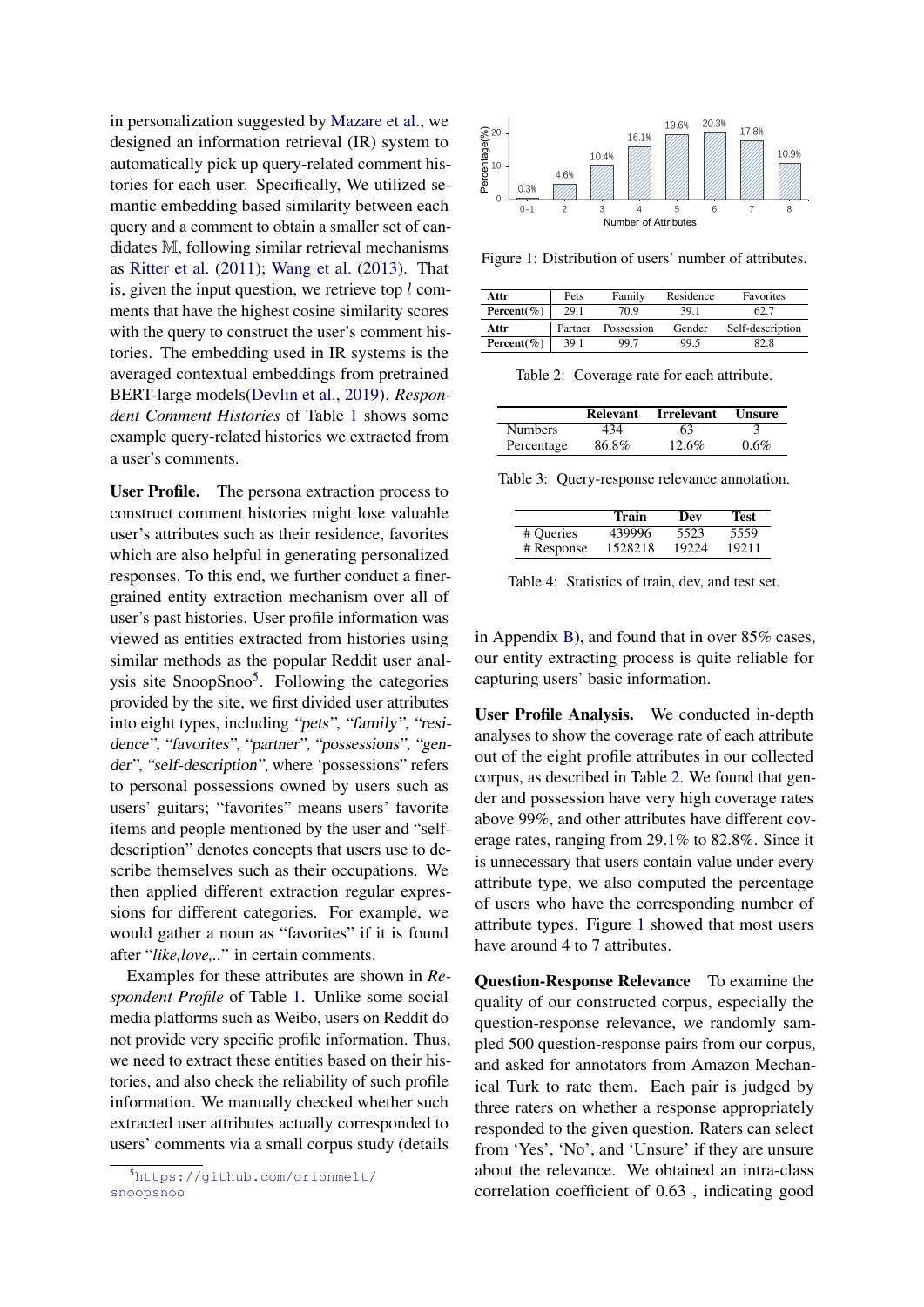<span id="page-4-3"></span>

Figure 2: The overall diagram of Generative Split Memory Network.

<span id="page-4-1"></span>

| <b>Dataset</b> | Source        | Comments | Profile | <b>Size</b> | <b>Public</b>  |
|----------------|---------------|----------|---------|-------------|----------------|
| PC.            | Crowd-Sourced | Yes      | No      | 151K        | Yes            |
| <b>PCR</b>     | Reddit        | Yes      | No      | 700M        | N <sub>0</sub> |
| PEC            | Reddit        | Yes      | No      | 355K        | Yes            |
| PD             | Weibo         | No       | Yes     | 20.83M      | No             |
| PER-CHAT       | Reddit        | Yes      | Yes     | 1.5M        | Yes            |

Table 5: Comparisons between PER-CHAT and related datasets. PC denotes PERSONA-CHAT [\(Zhang](#page-10-2) [et al.,](#page-10-2) [2018\)](#page-10-2). PCR denotes the persona-based dialog datasets from Reddit [\(Mazare et al.,](#page-9-7) [2018\)](#page-9-7). PEC denotes persona-based empathetic conversation [\(Zhong](#page-10-5) [et al.,](#page-10-5) [2020\)](#page-10-5). PD denotes the PersonalDialog dataset [\(Zheng et al.,](#page-10-4) [2020\)](#page-10-4). The size denotes the number of expanded conversations.

annotation agreement[\(Cicchetti,](#page-8-7) [1994\)](#page-8-7). We categorized a pair as relevant if the majority of annotators vote 'Yes'. As summarized in Table [3,](#page-3-3) 86.8% of the pairs are found to be relevant, suggesting a reasonable quality of our corpus.

Most questions in our corpus has around with 2 to 3 responses. We randomly sampled 1% of questions and their corresponding responses as the development set, 1% as the testing set, and the remaining 98% as the training set. Table [4](#page-3-4) summarizes the detailed statistics.

Comparisons with Related Datasets Table [5](#page-4-1) shows the comparisons between our datasets and the related ones. The biggest advantage of our dataset is that it has both comment histories and user profiles while being 5-10 times bigger than any prior publicly available dataset. In our following experiments in section [5,](#page-5-0) we show the necessity to provide both dimensions of personalized information. In terms of comments, we applied pre-trained

IR system to extract query related comments instead of simply rule-based filtering used in datasets such as PCR and PEC. In terms of user profiles, we provide more diverse categories with eight main types, larger than PD datasets which only contains age, gender and location. By utilizing social media data, our dataset allows for more diverse personality and natural dialog patterns with over 300k users than datasets collected by human (e.g. PC).

#### <span id="page-4-0"></span>4 Generative Split Memory Network

This section presents our generative models for personalized response generation, which generate responses conditioned on given questions and re-spondents' personal information<sup>[6](#page-4-2)</sup>.

Let a conversation  $C$  be a tuple of Question, Response and respondent (User)  $C := (Q, R, U)$ . A user  $U = (ID, P, M)$  consists of three sources of information — username  $(ID)$ , profile attributes  $P = (f_1, f_2, \ldots, f_n)$ , and user's comments  $M =$  $(m<sup>1</sup>, m<sup>2</sup>, ...)$  where  $f<sub>i</sub>$  is given as a key-value pair  $f_i = \langle k_i, v_i \rangle$  and M is a set of comment histories the user made.

To better incorporate personal information of different dimensions, we propose a generative memory network with split memories for user profile and user comment history, respectively. The intuition lies in that interpersonal meta attributes and comment patterns may influence the respondents' responses differentially. The overall model architecture is shown in Figure [2.](#page-4-3) Our model is built

<span id="page-4-2"></span> $6$ Multi-turn dialogue generation can be considered in our framework by encoding additional contexts in memories.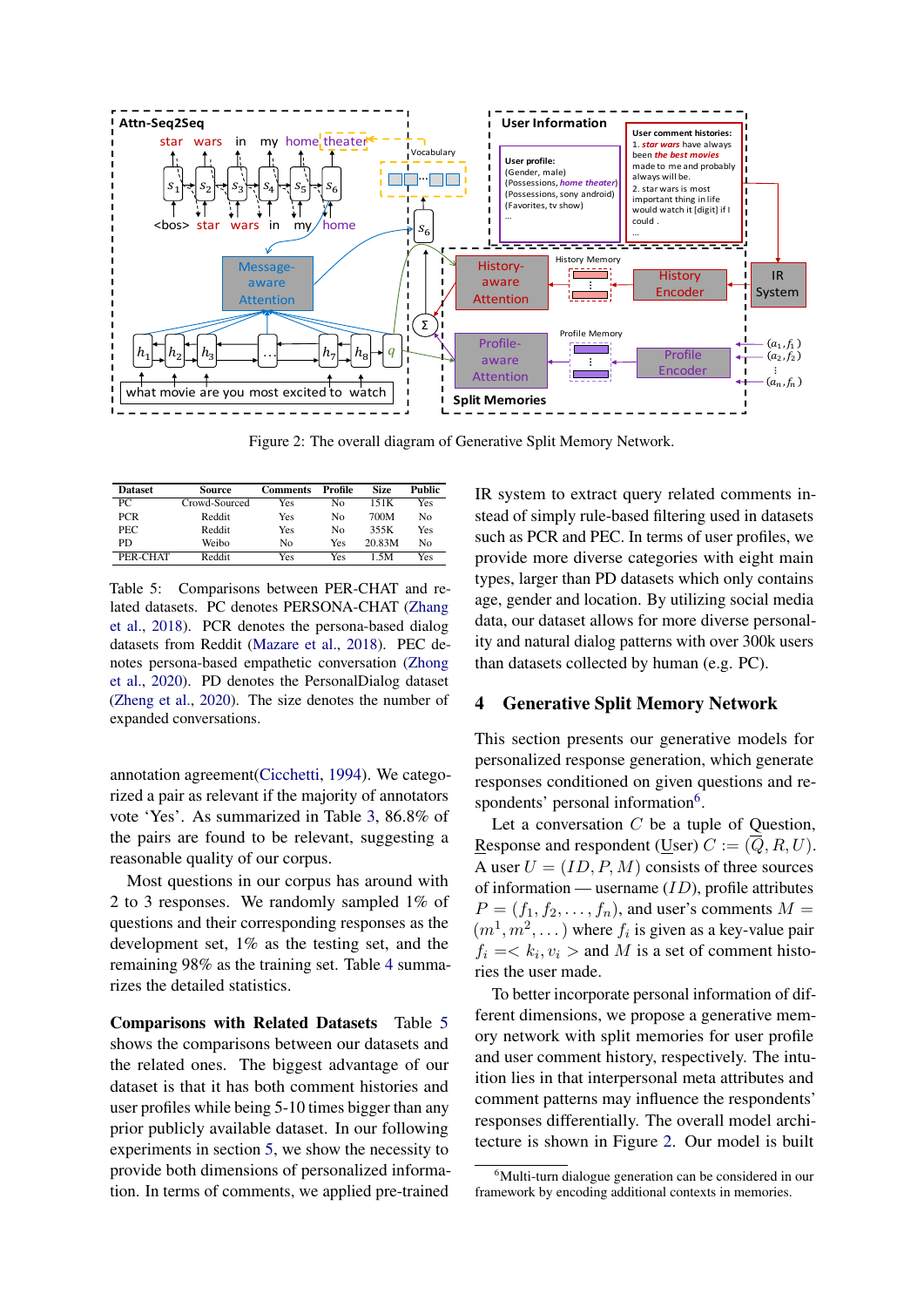upon a standard seq2seq model with attention. For a given conversation  $C$ , we first feed the input comments M through retrieval system to get queryrelated comment set M, and the memory network encoder computes the representations of related comment history. In parallel, profile attributes are added as separate profile memory by another encoder. At each time step, the decoder utilizes the aggregated representations of comment histories and profile attributes to generate the final response.

#### 4.1 User Profile and Comment Histories

For a user  $U$  with the profile  $P$ , we view  $P$  as the user's attribute sequence and employ a shared word embedding in encoder to encode the attribute key sequence as  $e_{k} = (e_{k_1}, e_{k_2}, ..., e_{k_n})$  and to encode each entry in attribute value sequence as  $e_v = (e_{v_1}, e_{v_2}, ..., e_{v_n})$  respectively. The final set of the user profile representation  $H_p$  is defined as  $\{e_{\boldsymbol{k_{1}}}\odot e_{\boldsymbol{v}_{1}},...,e_{\boldsymbol{k_{n}}}\odot e_{\boldsymbol{v}_{n}}\}$ , which is considered as the profile memory.

For encoding comment sentences, we encoded the retrieved comments  $M$  for a user  $U$  as individual memory representations in a memory network, similar to [Zhang et al.](#page-10-2) [\(2018\)](#page-10-2). Instead of applying weight functions to word vectors of each entry, we feed the comments to the RNN encoder to get the set of encoded history memories denoted as  $H_m$ .

#### 4.2 Split Memories

We then pass  $H_p$  and  $H_m$  to a split memory encoder. The memory network separately attends to the encoded split memories with given query vector  $q$  over  $K$  hops as follows:

$$
a_p^k = Softmax\left(\boldsymbol{H_p} \cdot W_1 \cdot w_p^k\right) \qquad (1)
$$

$$
w_p^{k+1} = (a_p^k)^T \cdot \boldsymbol{H_p} + w_p^k \tag{2}
$$

$$
a_m^k = Softmax\left(\mathbf{H_m} \cdot W_2 \cdot w_m^k\right) \quad (3)
$$

$$
w_m^{k+1} = (a_m^k)^T \cdot \boldsymbol{H_m} + w_m^k \tag{4}
$$

where  $W_1, W_2 \in \mathbb{R}^{d \times d}$  and  $w_p^1 = w_m^1 = q$ . The outputs from both memories  $w_p^K$  and  $w_m^K$  are summed to get the representation  $O^{K}$  and is then fed into decoder side.

The memory decoder utilizes the memory network and RNN. The RNN decoder takes as input the previous hidden state and previous target word embedding and generates the hidden state  $h_t$  at the time step t. The vocabulary distribution  $P_{vocal}$  for

time step  $t$  is generated as follows:

$$
P_{vocab} = Softmax(W_3[h_t; \boldsymbol{O}^K])
$$
 (5)

where  $W_3 \in \mathbb{R}^{|V| \times 2d}$  is a trainable parameter.

### <span id="page-5-0"></span>5 Experiment

#### 5.1 Implementation Details

Our implementation is based on the Pytorch ver-sion of OpenNMT [\(Klein et al.,](#page-9-16) [2017\)](#page-9-16)<sup>[7](#page-5-1)</sup>. We used the pre-trained Dialogpt word embedding [\(Zhang](#page-10-10) [et al.,](#page-10-10) [2020\)](#page-10-10). The hidden size of the encoder and decoder were set to 1024. The embedding size is the same as the memory size and the RNN hidden size. We used AdamW [\(Loshchilov and Hutter,](#page-9-17) [2018\)](#page-9-17) as our optimizer with an initial learning rate of 5e-5 and a linear decay learning rate schedule. The dropout rate was set to 0.1. The batch size was selected in  $\{16, 32, 64, 128\}$ . The maximum number of iteration steps was set as 20000 with an early stop if no improvement over perplexity on dev set. To generate hypothesis sentences, we used nucleus (top-p) filtering [\(Holtzman et al.,](#page-8-8) [2019\)](#page-8-8) without any re-scoring techniques. The cumulative probability for top-p filtering is set as 0.4.

#### 5.2 Baseline Models

We introduced several baselines to compare with our generative split memory network (GSMN).

- Attention-Seq2Seq: a standard seq2seq model with attention mechanisms proposed by [Luong et al.](#page-9-18) [\(2015\)](#page-9-18), without utilizing any personal information.
- Speaker Models: Similar to [\(Li et al.,](#page-9-6) [2016b\)](#page-9-6), we employed an additional vector to model the respondent A.
- Generative Memory Network w/ History: Following [Zhang et al.](#page-10-2) [\(2018\)](#page-10-2), we encoded the retrieved comments as individual memory representation in a memory network to incorporate comment histories M.
- Generative Memory Network w/ Profile: We designed a memory network model to incorporate user profiles  $P$  by doing attention over user attributes [\(Zheng et al.,](#page-10-4) [2020\)](#page-10-4) .
- Dialogpt: The state-of-the-art large-scale pretrained response generation model on 147M Reddit corpus[\(Zhang et al.,](#page-10-10) [2020\)](#page-10-10).

<span id="page-5-1"></span><sup>7</sup><https://github.com/OpenNMT/OpenNMT-py>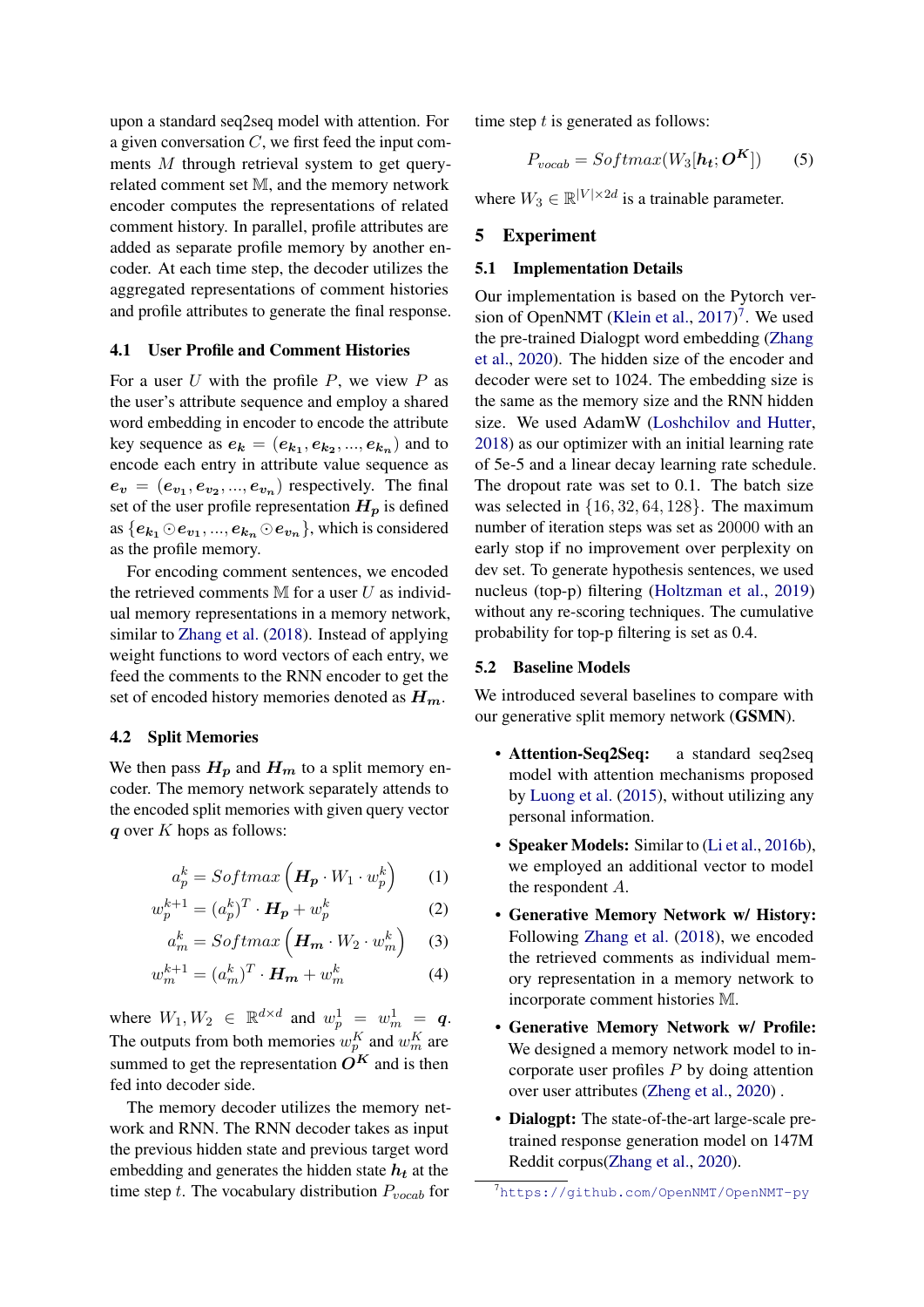<span id="page-6-0"></span>

| Model                            | <b>User Information</b> | <b>Perplexity</b> | <b>BLEU</b> | $\mathbf C$ | <b>PC-Score</b> |
|----------------------------------|-------------------------|-------------------|-------------|-------------|-----------------|
| Attention-Seq2Seq                |                         | 110.920           | 1.324       | 0.300       | 0.00989         |
| Speaker Model                    | username                | 92.607            | 1.329       | 0.301       | 0.0102          |
| Generative Memory Network        | profile                 | 75.635            | 1.592       | 0.304       | 0.0131          |
| <b>Generative Memory Network</b> | history                 | 80.000            | 1.664       | 0.305       | 0.0120          |
| Dialogpt                         |                         | 58.723            | 3.246       | 0.306       | 0.0182          |
| Dialogpt                         | profile+history         | 36.764            | 5.894       | 0.309       | 0.0237          |
| Generative Split Memory Network  | profile+history         | 72.173            | 1.700       | 0.306       | 0.0152          |
| Dialogpt w/ Split Memories       | profile+history         | 33.519            | 7.047       | 0.311       | 0.0337          |

Table 6: Automatic results on PER-CHAT test sets.

• Dialogpt w/ Split Memories We directly combined the split memory network with the pretrained models , i.e. we applied the same architecture as GSMN in the decoder side and used pre-trained Dialogpt as the encoder.

#### 5.3 Evaluation Metrics

We evaluated the baselines and our generative split memory network using several widely-used metrics, including perplexity, BLEU, and BERTScore, to compare models' performances in generating appropriate responses. Perplexity is used to measure how the outputs fit test data [\(Vinyals and Le,](#page-9-19) [2015;](#page-9-19) [Serban et al.,](#page-9-3) [2016\)](#page-9-3). Models with lower perplexity scores are found to demonstrate better performance to generate grammatical and fluent responses [\(Xie](#page-10-12) [et al.,](#page-10-12) [2019;](#page-10-12) [Zheng et al.,](#page-10-4) [2020\)](#page-10-4). We also used BLEU [\(Papineni et al.,](#page-9-15) [2002;](#page-9-15) [Li et al.,](#page-9-20) [2016a;](#page-9-20) [Gal](#page-8-9)[ley et al.,](#page-8-9) [2015\)](#page-8-9) with *n*-grams (n=1) to measure how many n-grams in generated responses overlap with those in reference responses. To evaluate persona consistency between user comments and generated sentences, [Madotto et al.](#page-9-12) proposed consistency C score using sequence classification model trained on Dialog NLI dataset [\(Welleck et al.,](#page-10-9) [2019\)](#page-10-9), a corpus based on Persona dataset, with NLI annotation. For given comments  $p_i$ s and generated sentence u, the consistency score is given as follow:

$$
\mathbf{NLI}(u, p_j) = \begin{cases} 1 & \text{if } u \text{ entails } p_j \\ 0 & \text{if } u \text{ is independent to } p_j \\ -1 & \text{if } u \text{ contradicts } p_j \end{cases}
$$

$$
C(u) = \sum_{j}^{m} \mathbf{NLI}(u, p_j)
$$
(6)

Note that models with higher consistency C scores tend to generate more persona consistent responses with user's comments. In our settings,  $m$  is set 10 for max number of given comments.

PC-Score In addition to the aforementioned evaluation metrics, we also designed a metric called Profile Consistency Score (PC-Score) to measure a model's performance in generating persona consistent responses with given user profiles. The idea is similar to the *entity score* in knowledge enhanced conversation tasks [\(Zhou et al.,](#page-10-13) [2018\)](#page-10-13), which computes the number of entities for each response and aims to measure the model's ability to select the concepts from the commonsense knowledge. Instead of calculating the number of entities selected from knowledge base per response, we did a microaverage over the number of entities selected from the profile of each user to capture personalization.

Manual Evaluation We conduct manual annotations to examine the consistency of those models. Here, the consistency refers to that the generated responses should be consistent for the same user when similar questions are asked. For example, when asked "*Where are you from?*" and "*Where is your hometown?*", the generated responses should be consistent in certain granularity for the same user. To this end, we randomly chose ten users from our user population set and designed 20 questions. Half of these questions are related to basic personal information, e.g., residence and gender, and the other half is related to personal interests and attitudes such as favorite activities. Detailed experiments are shown in the Appendix [D.](#page-12-0)

We generated 200 responses from each model, and asked annotators on Amazon Mechanical Turk to judge such consistency based on two criteria: (1) *model consistency*: whether or not a given generated sentence is consistent under the same group of questions; (2) *personalization consistency*: whether or not a given generated sentence is consistent with a user's personal information. Raters were asked to rate between 1 to 3 for model consistency, where 1 means "*Not consistent at all*", 2 means "*Slightly*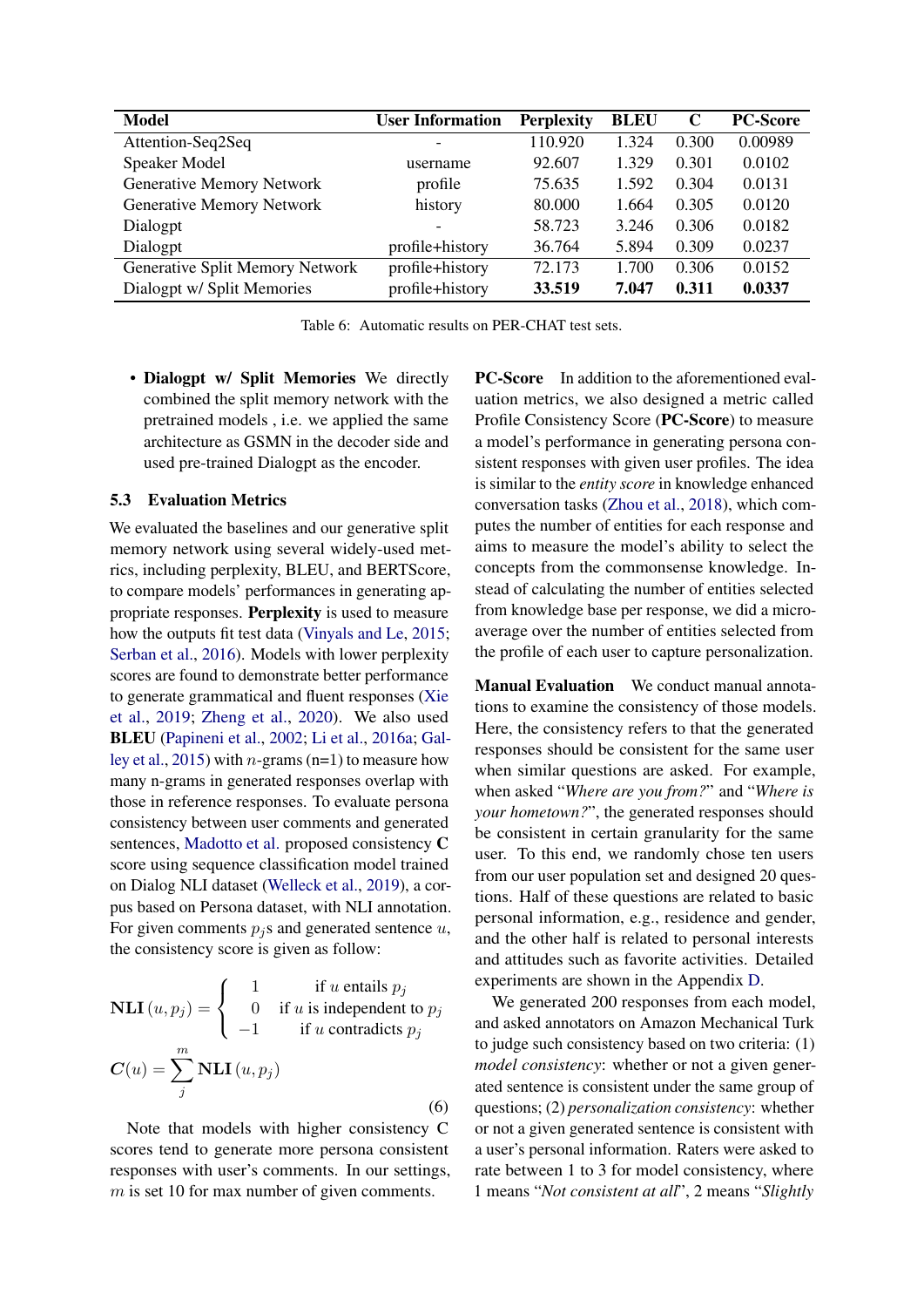<span id="page-7-1"></span>

| Model                            | <b>User Information</b>      | <b>Consistency</b> | <b>Personalization Consistency</b> |
|----------------------------------|------------------------------|--------------------|------------------------------------|
| Attention-Seq2Seq                | $\qquad \qquad \blacksquare$ | $4.40**$           | $0.29**$                           |
| Speaker Model                    | username                     | $1.88***$          | $0.31*$                            |
| <b>Generative Memory Network</b> | history                      | $2.08*$            | $0.35*$                            |
| Generative Split Memory Network  | profile+history              | 2.29               | 0.43                               |

Table 7: Manual evaluation results. Here, *Personalization Consistency* can take value from -1 to +1. ∗ indicates significant difference with the best result (t-test, p-value< 0.05); and ∗∗: p< 0.01.

*consistent*", 3 means "*Very consistent*". For personalization consistency, raters rate whether the generated sentences match either the provided user profile attributes or user comments<sup>[8](#page-7-0)</sup>. Note that when annotating personalization consistency, the turkers were not able to see the user ids; all the user information shown to them is publicly available on Reddit to protect user information.

#### 5.4 Results

Table [6](#page-6-0) summarizes different evaluation metrics on test set. We found that the Speaker Model boosted the Attention-Seq2Seq baseline with a decrease of 18.3 in perplexity, 3.14% increase in PC-Score, similar to [Li et al.](#page-9-6) [\(2016b\)](#page-9-6). However, because the user set is quite large, the performance improvement of Speaker model is limited. The generative memory network that incorporates either user profile or comment history demonstrates improvement compared with Attention-Seq2Seq in terms of all the metrics. Either generative memory network outperformed the speaker model, suggesting that network with additional user information has a better ability to generate semantic consistent and personalized responses. Furthermore, our proposed network (GSMN) significantly outperforms all other baselines, with a decrease of 38.7 in perplexity and a 28.4% increase in BLEU over Attention-Seq2Seq. By applying the split memories, Dialogpt w/ Split Memories further outperform Dialogpt in terms of all metrics. It shows that current pre-trained dialog models lack the ability of personalized memorization though they were found to be effective in memorization and generalization on a wide range of classical dialog tasks[\(Zhang](#page-10-10) [et al.](#page-10-10) [\(2020\)](#page-10-10)). This further justifies the necessity of our datasets.

In terms of human evaluations for both consistency and personalization consistency (Table [7\)](#page-7-1), our network also demonstrates consistent improvement over the baselines. Note that we do not apply

any copy mechanisms in our models, the generation of personalized entities is purely depending on representation learning. It shows Split memory network outperforms the baselines on generating sentences with better personalization and consistency. To further examine the effectiveness of our generative split architecture, we also compared with Dialogpt that utilizes both profile and comment history to generating responses. In this setting, we included both profile and history as individual memory and did attention mechanism over this memory, shown as **Dialogpt** + profile + history. We observed that our generative split memory network still achieved better performance.

Overall, this shows that incorporating both dimensions of personalization information, i.e., user profile and user comment history, can boost models' performances for response generation and split architecture for generation is better at utilizing these two different personalization signals.

#### 5.5 Discussion

Diverse Responses Conditioned on Users: Table [12](#page-12-1) in Appendix [C](#page-12-2) shows some example responses generated by our GSMN, together with the Seq2Seq baseline. The examples are randomly sampled from our test set. Given different user profiles, GSMN is more effective and faithful to the profile attributes of different users in generating user-specific responses. For example, our model can identify user's profiles like families and gender when being asked about the most reliable person while the baseline's answer is more like consensus and applicable for any user. More examples are in Table [14](#page-13-0) in Appendix [C.](#page-12-2)

Consistency Analysis: Example outputs from baselines and our model are described in Table [13](#page-12-3) in Appendix [C.](#page-12-2) The Seq2Seq model was a bit inconsistent in answering the same group of questions. The speaker model showed consistency to some degree since the answers "California" and "Florida" are quite close in the word embedding space, but failed due to the lack of user information.

<span id="page-7-0"></span><sup>8</sup>Comments that have highest similarity scores with the queries are used as references.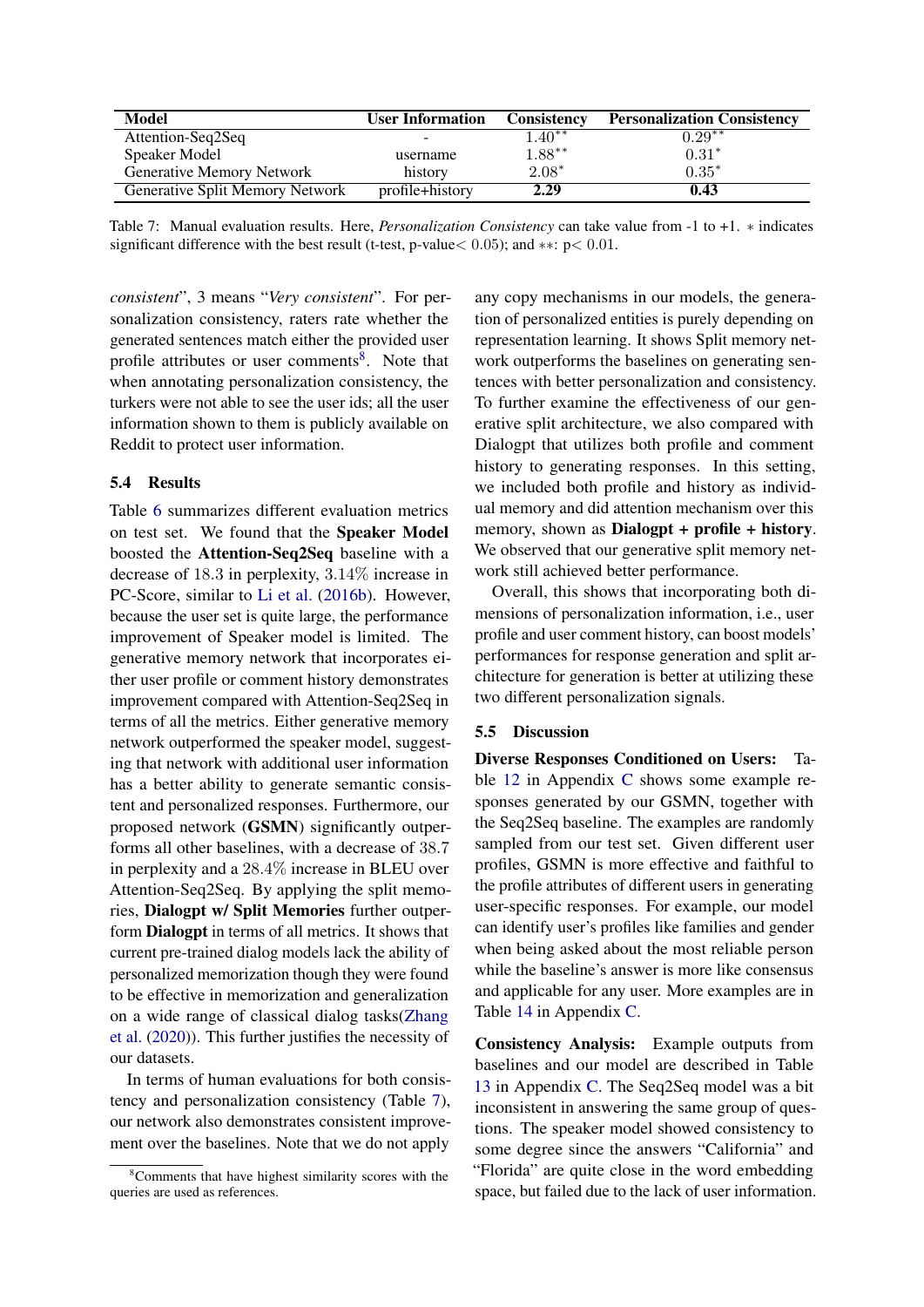Compared with these baselines, GSMN is much better at generating both consistent and personalized responses. For example, when asked favorite activities, GSMN responds consistently and is also sensitive to personalized information since "my dog" identifies the pet attribute of the respondent.

### 6 Conclusion

In this paper, we introduced a large-scale opendomain personalized dataset PER-CHAT and proposed a generative split memory network to utilize both user profile information and commenting histories for the task of response generation. Experimental results showed that our proposed model significantly outperformed several state-ofart baseline models, both quantitatively and qualitatively. Future research could build upon our work on single-turn response generation to further model personalization in multi-turn conversations.

### 7 Ethical Considerations

For the annotation, each worker on Amazon Mechanical Turk was paid 0.1\$ per selection task (matching the United States federal minimum wage). To ensure quality, we chose only master crowd-workers who had more than 5000 HITs approved and with an approval rate larger than 95%.

Considering the privacy violation problems our dataset may bring about, we followed Reddit's term of use for user content—based on Reddit API Terms of Use, users are granted with license to display the user content through application<sup>[9](#page-8-10)</sup>.

We have taken careful procedures to protect users' privacy concerns. First, our introduced PER-CHAT dataset will be shared for academic use only. We only released raw data from pushshift.io[\(Baumgartner et al.](#page-8-11) [\(2020\)](#page-8-11)), and opensourced our scripts for preprocessing user attributes and models for reproducibility. Note that, the user attributes used in our work are identified based on users' self-reported statements via regular expressions matching. This research study has been approved by the Institutional Review Board (IRB) at the researchers' institution.

Generation models trained on Reddit sometimes tend to generate toxic or inappropriate responses as pointed out by Dialogpt [\(Zhang et al.,](#page-10-10) [2020\)](#page-10-10). Due to this reason, we followed their best practices to deal with released version of decoding scripts<sup>[10](#page-8-12)</sup>.

#### References

- <span id="page-8-5"></span>Rami Al-Rfou, Marc Pickett, Javier Snaider, Yunhsuan Sung, Brian Strope, and Ray Kurzweil. 2016. Conversational contextual cues: The case of personalization and history for response ranking. *arXiv preprint arXiv:1606.00372*.
- <span id="page-8-2"></span>Rafael E Banchs and Haizhou Li. 2012. Iris: a chatoriented dialogue system based on the vector space model. In *Proceedings of the ACL 2012 System Demonstrations*, pages 37–42. Association for Computational Linguistics.
- <span id="page-8-11"></span>Jason Baumgartner, Savvas Zannettou, Brian Keegan, Megan Squire, and Jeremy Blackburn. 2020. The pushshift reddit dataset. In *Proceedings of the International AAAI Conference on Web and Social Media*, volume 14, pages 830–839.
- <span id="page-8-7"></span>Domenic V Cicchetti. 1994. Guidelines, criteria, and rules of thumb for evaluating normed and standardized assessment instruments in psychology. *Psychological assessment*, 6(4):284.
- <span id="page-8-3"></span>Munmun De Choudhury and Sushovan De. 2014. Mental health discourse on reddit: Self-disclosure, social support, and anonymity. In *Eighth International AAAI Conference on Weblogs and Social Media*.
- <span id="page-8-6"></span>Jacob Devlin, Ming-Wei Chang, Kenton Lee, and Kristina Toutanova. 2019. Bert: Pre-training of deep bidirectional transformers for language understanding. In *Proceedings of the 2019 Conference of the North American Chapter of the Association for Computational Linguistics: Human Language Technologies, Volume 1 (Long and Short Papers)*, pages 4171–4186.
- <span id="page-8-0"></span>Mihail Eric, Lakshmi Krishnan, Francois Charette, and Christopher D Manning. 2017. Key-value retrieval networks for task-oriented dialogue. In *Proceedings of the 18th Annual SIGdial Meeting on Discourse and Dialogue*, pages 37–49.
- <span id="page-8-9"></span>Michel Galley, Chris Brockett, Alessandro Sordoni, Yangfeng Ji, Michael Auli, Chris Quirk, Margaret Mitchell, Jianfeng Gao, and William B Dolan. 2015. deltableu: A discriminative metric for generation tasks with intrinsically diverse targets. In *Proceedings of the 53rd Annual Meeting of the Association for Computational Linguistics and the 7th International Joint Conference on Natural Language Processing (Volume 2: Short Papers)*, pages 445–450.
- <span id="page-8-8"></span>Ari Holtzman, Jan Buys, Li Du, Maxwell Forbes, and Yejin Choi. 2019. The curious case of neural text degeneration. In *International Conference on Learning Representations*.
- <span id="page-8-1"></span>Dirk Hovy and Diyi Yang. 2021. The importance of modeling social factors of language: Theory and practice. In *NAACL*.
- <span id="page-8-4"></span>Chaitanya K Joshi, Fei Mi, and Boi Faltings. 2017. Personalization in goal-oriented dialog. *arXiv preprint arXiv:1706.07503*.

<span id="page-8-10"></span><sup>&</sup>lt;sup>9</sup>2.d. in [Reddit API Terms of Use](https://docs.google.com/forms/d/e/1FAIpQLSezNdDNK1-P8mspSbmtC2r86Ee9ZRbC66u929cG2GX0T9UMyw/viewform)

<span id="page-8-12"></span><sup>10</sup><https://github.com/microsoft/DialoGPT>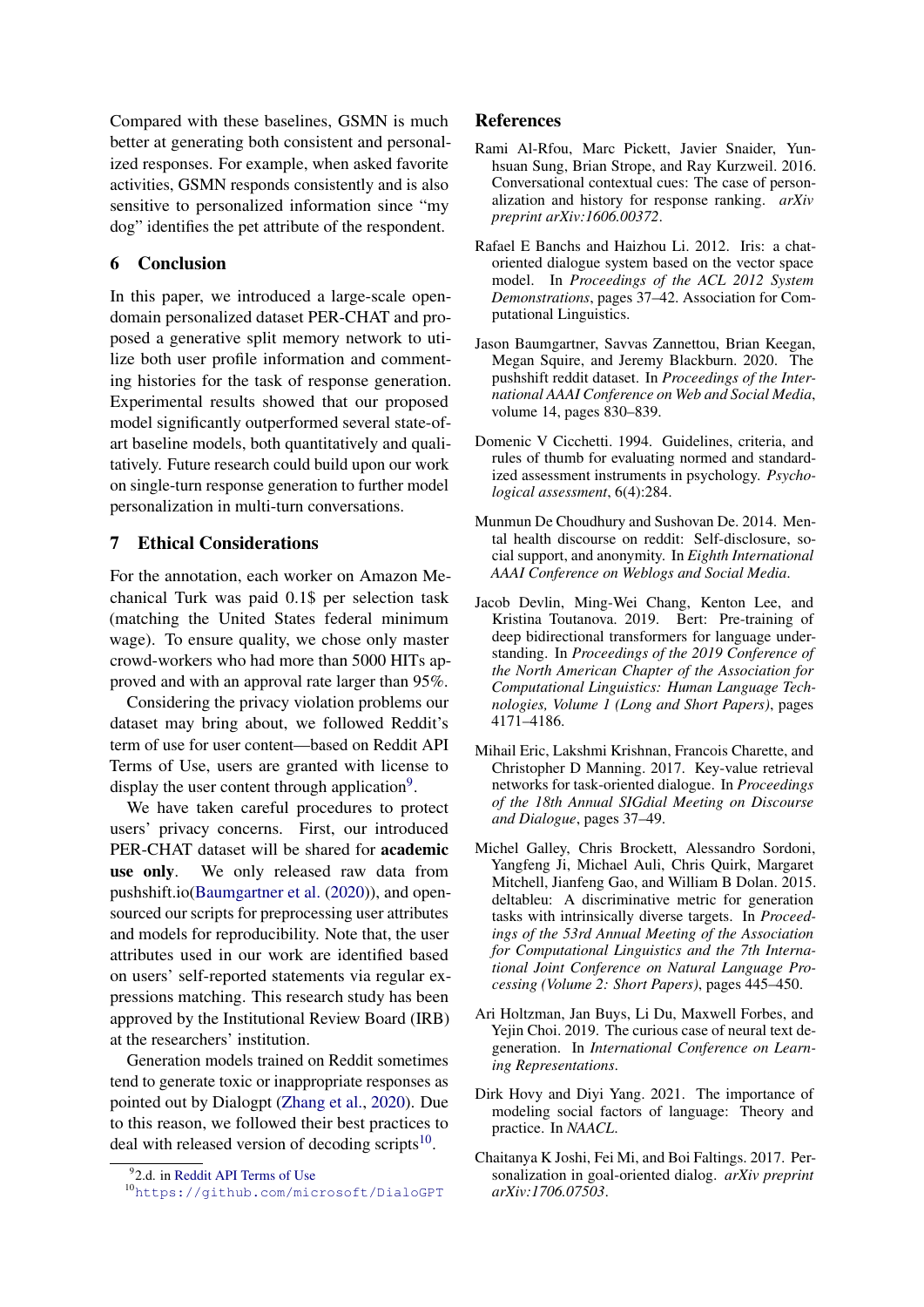- <span id="page-9-13"></span>Hyunwoo Kim, Byeongchang Kim, and Gunhee Kim. 2020. Will i sound like me? improving persona consistency in dialogues through pragmatic selfconsciousness. In *Proceedings of the 2020 Conference on Empirical Methods in Natural Language Processing (EMNLP)*, pages 904–916.
- <span id="page-9-16"></span>Guillaume Klein, Yoon Kim, Yuntian Deng, Jean Senellart, and Alexander M. Rush. 2017. [OpenNMT:](https://doi.org/10.18653/v1/P17-4012) [Open-source toolkit for neural machine translation.](https://doi.org/10.18653/v1/P17-4012) In *Proc. ACL*.
- <span id="page-9-11"></span>Satwik Kottur, Xiaoyu Wang, and Vítor Carvalho. 2017. Exploring personalized neural conversational models. In *IJCAI*, pages 3728–3734.
- <span id="page-9-0"></span>Wenqiang Lei, Xisen Jin, Min-Yen Kan, Zhaochun Ren, Xiangnan He, and Dawei Yin. 2018. Sequicity: Simplifying task-oriented dialogue systems with single sequence-to-sequence architectures. In *Proceedings of the 56th Annual Meeting of the Association for Computational Linguistics (Volume 1: Long Papers)*, pages 1437–1447.
- <span id="page-9-20"></span>Jiwei Li, Michel Galley, Chris Brockett, Jianfeng Gao, and Bill Dolan. 2016a. [A diversity-promoting ob](https://doi.org/10.18653/v1/N16-1014)[jective function for neural conversation models.](https://doi.org/10.18653/v1/N16-1014) In *Proceedings of the 2016 Conference of the North American Chapter of the Association for Computational Linguistics: Human Language Technologies*, pages 110–119, San Diego, California. Association for Computational Linguistics.
- <span id="page-9-6"></span>Jiwei Li, Michel Galley, Chris Brockett, Georgios Spithourakis, Jianfeng Gao, and Bill Dolan. 2016b. A persona-based neural conversation model. In *Proceedings of the 54th Annual Meeting of the Association for Computational Linguistics (Volume 1: Long Papers)*, pages 994–1003.
- <span id="page-9-4"></span>Jiwei Li, Will Monroe, Alan Ritter, Dan Jurafsky, Michel Galley, and Jianfeng Gao. 2016c. Deep reinforcement learning for dialogue generation. In *Proceedings of the 2016 Conference on Empirical Methods in Natural Language Processing*, pages 1192– 1202.
- <span id="page-9-17"></span>Ilya Loshchilov and Frank Hutter. 2018. Decoupled weight decay regularization. In *International Conference on Learning Representations*.
- <span id="page-9-1"></span>Ryan Lowe, Nissan Pow, Iulian Vlad Serban, and Joelle Pineau. 2015. The ubuntu dialogue corpus: A large dataset for research in unstructured multi-turn dialogue systems. In *Proceedings of the 16th Annual Meeting of the Special Interest Group on Discourse and Dialogue*, pages 285–294.
- <span id="page-9-18"></span>Minh-Thang Luong, Hieu Pham, and Christopher D Manning. 2015. Effective approaches to attentionbased neural machine translation. In *Proceedings of the 2015 Conference on Empirical Methods in Natural Language Processing*, pages 1412–1421.
- <span id="page-9-12"></span>Andrea Madotto, Zhaojiang Lin, Chien-Sheng Wu, and Pascale Fung. 2019. Personalizing dialogue agents via meta-learning. In *Proceedings of the 57th Annual Meeting of the Association for Computational Linguistics*, pages 5454–5459.
- <span id="page-9-14"></span>Bodhisattwa Prasad Majumder, Harsh Jhamtani, Taylor Berg-Kirkpatrick, and Julian McAuley. 2020. Like hiking? you probably enjoy nature: Personagrounded dialog with commonsense expansions. In *Proceedings of the 2020 Conference on Empirical Methods in Natural Language Processing (EMNLP)*, pages 9194–9206.
- <span id="page-9-7"></span>Pierre-Emmanuel Mazare, Samuel Humeau, Martin Raison, and Antoine Bordes. 2018. Training millions of personalized dialogue agents. In *Proceedings of the 2018 Conference on Empirical Methods in Natural Language Processing*, pages 2775–2779.
- <span id="page-9-15"></span>Kishore Papineni, Salim Roukos, Todd Ward, and Wei-Jing Zhu. 2002. Bleu: a method for automatic evaluation of machine translation. In *Proceedings of the 40th annual meeting on association for computational linguistics*, pages 311–318. Association for Computational Linguistics.
- <span id="page-9-5"></span>Prasanna Parthasarathi and Joelle Pineau. 2018. Extending neural generative conversational model using external knowledge sources. In *Proceedings of the 2018 Conference on Empirical Methods in Natural Language Processing*, pages 690–695.
- <span id="page-9-2"></span>Alan Ritter, Colin Cherry, and William B. Dolan. 2011. [Data-driven response generation in social media.](https://www.aclweb.org/anthology/D11-1054) In *Proceedings of the 2011 Conference on Empirical Methods in Natural Language Processing*, pages 583–593, Edinburgh, Scotland, UK. Association for Computational Linguistics.
- <span id="page-9-8"></span>Nicolas Schrading, Cecilia Ovesdotter Alm, Ray Ptucha, and Christopher Homan. 2015. An analysis of domestic abuse discourse on reddit. In *Proceedings of the 2015 Conference on Empirical Methods in Natural Language Processing*, pages 2577–2583.
- <span id="page-9-3"></span>Iulian V Serban, Alessandro Sordoni, Yoshua Bengio, Aaron Courville, and Joelle Pineau. 2016. Building end-to-end dialogue systems using generative hierarchical neural network models. In *Thirtieth AAAI Conference on Artificial Intelligence*.
- <span id="page-9-9"></span>Lifeng Shang, Zhengdong Lu, and Hang Li. 2015. Neural responding machine for short-text conversation. In *Proceedings of the 53rd Annual Meeting of the Association for Computational Linguistics and the 7th International Joint Conference on Natural Language Processing (Volume 1: Long Papers)*, pages 1577–1586.
- <span id="page-9-10"></span>I Sutskever, O Vinyals, and QV Le. 2014. Sequence to sequence learning with neural networks. *Advances in NIPS*.
- <span id="page-9-19"></span>Oriol Vinyals and Quoc Le. 2015. A neural conversational model. *arXiv preprint arXiv:1506.05869*.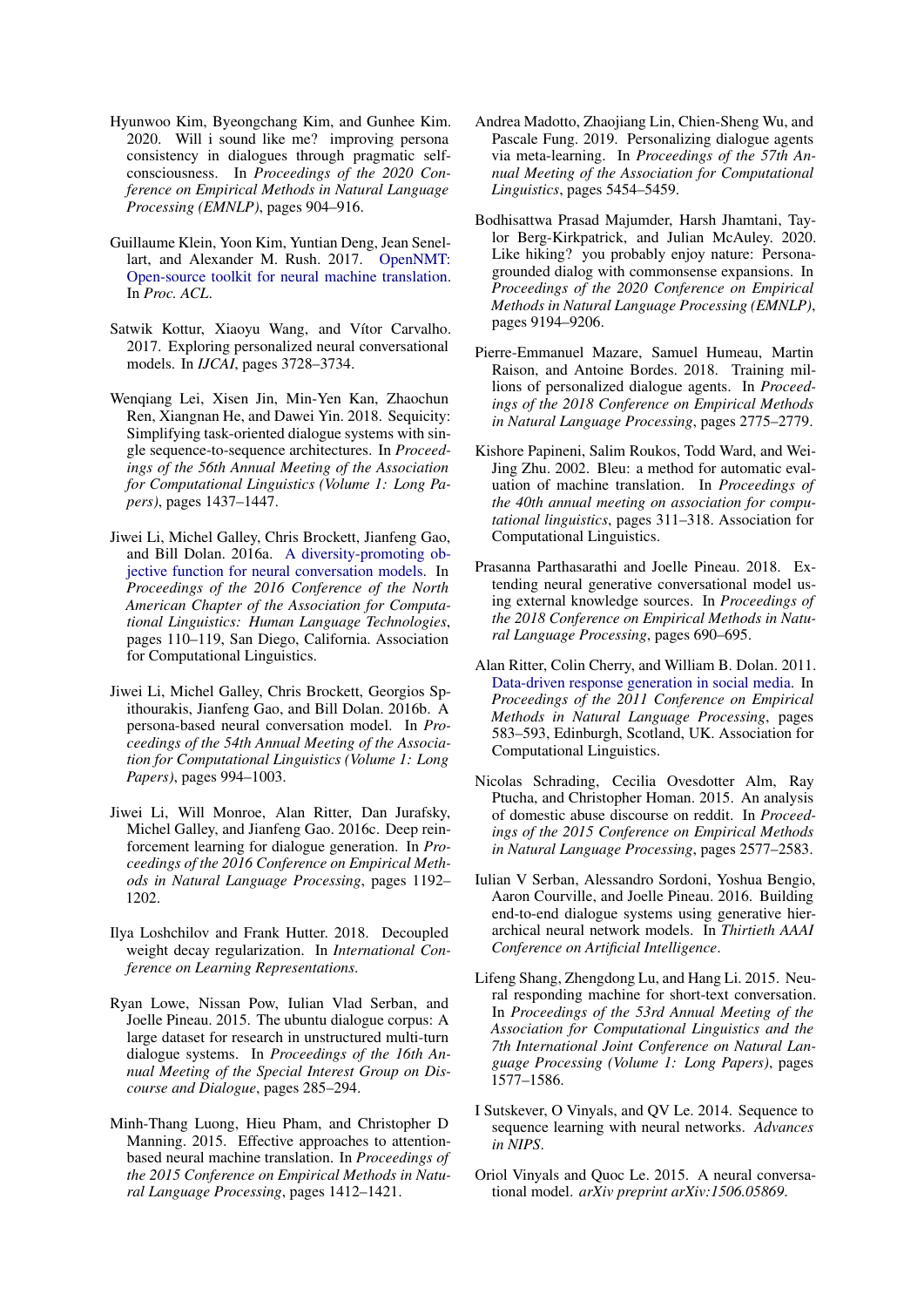- <span id="page-10-11"></span>Hao Wang, Zhengdong Lu, Hang Li, and Enhong Chen. 2013. A dataset for research on short-text conversations. In *Proceedings of the 2013 Conference on Empirical Methods in Natural Language Processing*, pages 935–945.
- <span id="page-10-1"></span>Bolin Wei, Shuai Lu, Lili Mou, Hao Zhou, Pascal Poupart, Ge Li, and Zhi Jin. 2019. Why do neural dialog systems generate short and meaningless replies? a comparison between dialog and translation. In *ICASSP 2019-2019 IEEE International Conference on Acoustics, Speech and Signal Processing (ICASSP)*, pages 7290–7294. IEEE.
- <span id="page-10-9"></span>Sean Welleck, Jason Weston, Arthur Szlam, and Kyunghyun Cho. 2019. Dialogue natural language inference. In *Proceedings of the 57th Annual Meeting of the Association for Computational Linguistics*, pages 3731–3741.
- <span id="page-10-0"></span>TH Wen, D Vandyke, N Mrkšíc, M Gašíc, LM Rojas-Barahona, PH Su, S Ultes, and S Young. 2017. A network-based end-to-end trainable task-oriented dialogue system. In *15th Conference of the European Chapter of the Association for Computational Linguistics, EACL 2017-Proceedings of Conference*, volume 1, pages 438–449.
- <span id="page-10-12"></span>Yubo Xie, Ekaterina Svikhnushina, and Pearl Pu. 2019. A multi-turn emotionally engaging dialog model. *arXiv preprint arXiv:1908.07816*.
- <span id="page-10-3"></span>Jordi Xifra and Francesc Grau. 2010. Nanoblogging pr: The discourse on public relations in twitter. *Public Relations Review*, 36(2):171–174.
- <span id="page-10-8"></span>Chen Xing, Yu Wu, Wei Wu, Yalou Huang, and Ming Zhou. 2018. Hierarchical recurrent attention network for response generation. In *Thirty-Second AAAI Conference on Artificial Intelligence*.
- <span id="page-10-2"></span>Saizheng Zhang, Emily Dinan, Jack Urbanek, Arthur Szlam, Douwe Kiela, and Jason Weston. 2018. [Per](https://doi.org/10.18653/v1/P18-1205)[sonalizing dialogue agents: I have a dog, do you](https://doi.org/10.18653/v1/P18-1205) [have pets too?](https://doi.org/10.18653/v1/P18-1205) In *Proceedings of the 56th Annual Meeting of the Association for Computational Linguistics (Volume 1: Long Papers)*, pages 2204– 2213, Melbourne, Australia. Association for Computational Linguistics.
- <span id="page-10-6"></span>Tianyi Zhang, Varsha Kishore, Felix Wu, Kilian Q Weinberger, and Yoav Artzi. 2019. Bertscore: Evaluating text generation with bert. In *International Conference on Learning Representations*.
- <span id="page-10-10"></span>Yizhe Zhang, Siqi Sun, Michel Galley, Yen-Chun Chen, Chris Brockett, Xiang Gao, Jianfeng Gao, Jingjing Liu, and William B Dolan. 2020. Dialogpt: Largescale generative pre-training for conversational response generation. In *Proceedings of the 58th Annual Meeting of the Association for Computational Linguistics: System Demonstrations*, pages 270– 278.
- <span id="page-10-7"></span>Wei Zhao, Maxime Peyrard, Fei Liu, Yang Gao, Christian M Meyer, and Steffen Eger. 2019. Moverscore: Text generation evaluating with contextualized embeddings and earth mover distance. In *Proceedings of the 2019 Conference on Empirical Methods in Natural Language Processing and the 9th International Joint Conference on Natural Language Processing (EMNLP-IJCNLP)*, pages 563–578.
- <span id="page-10-4"></span>Yinhe Zheng, Guanyi Chen, Minlie Huang, Song Liu, and Xuan Zhu. 2020. [Personalized dialogue genera](http://arxiv.org/abs/1901.09672)[tion with diversified traits.](http://arxiv.org/abs/1901.09672)
- <span id="page-10-5"></span>Peixiang Zhong, Chen Zhang, Hao Wang, Yong Liu, and Chunyan Miao. 2020. Towards persona-based empathetic conversational models. In *Proceedings of the 2020 Conference on Empirical Methods in Natural Language Processing (EMNLP)*, pages 6556–6566.
- <span id="page-10-13"></span>Hao Zhou, Tom Young, Minlie Huang, Haizhou Zhao, Jingfang Xu, and Xiaoyan Zhu. 2018. Commonsense knowledge aware conversation generation with graph attention. In *IJCAI*, pages 4623–4629.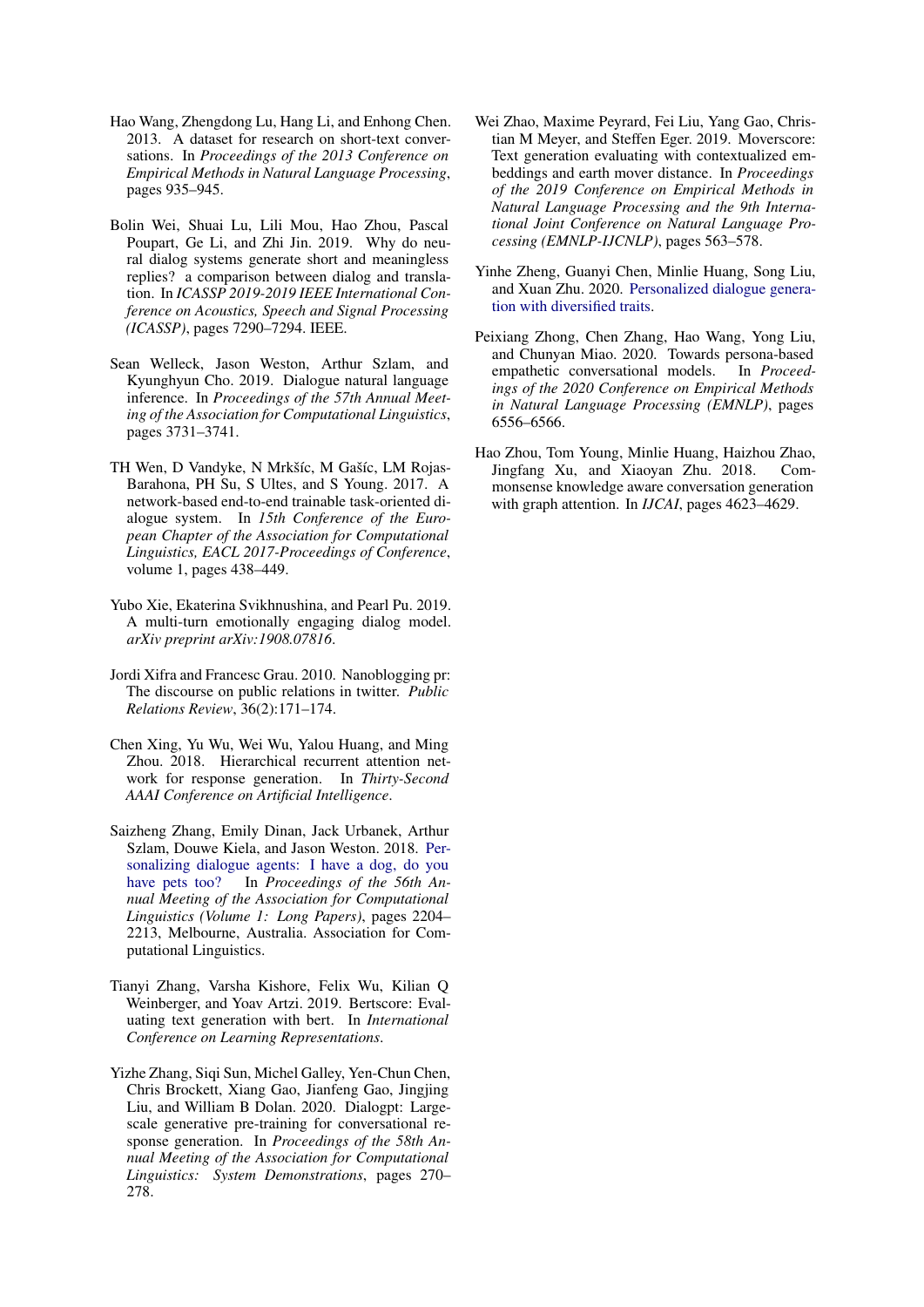### <span id="page-11-1"></span>A Conversation Pairs and Response **Distribution**

We examined the distribution for query-response pairs and the statistic result is shown in the Figure [3.](#page-11-0) Questions that exceed 100 words and responses that are longer than 40 words are excluded. This led to 88% of the original pairs.

<span id="page-11-0"></span>

Figure 3: Message and response length distribution.

Figure [4](#page-11-3) illustrates the distribution of the number of responses under same question in our dataset. We found that questions with 2 to 3 responses are the majority.

<span id="page-11-3"></span>

Figure 4: The average number of replies per question.

## <span id="page-11-2"></span>B Reliability of API-based User Attribute Information

To examine the reliability of the extracted information, we conducted human annotation validations. Specifically, we randomly selected 50 users from our population set together with their attributes. And we shared the user attributes and source comments with annotators and asked them to judge whether the user attributes corresponded to the comments. If the source comment truly reflects user's corresponding attributes, they should give label "Right", otherwise "Not Right". For attribute

<span id="page-11-4"></span>

| Attribute        | Pets    | Family     | Residence | <b>Favorites</b> |
|------------------|---------|------------|-----------|------------------|
| Percentage       | 28      | 70.9       | 46        | 56               |
| <b>Attribute</b> | Partner | Possession | Gender    | Self-description |
| Percentage       | 38      | 98         | 100       | 86               |

Table 8: Coverage rate for each attribute in those sampled 50 users.

<span id="page-11-5"></span>

| Attribute        | Pets    | Family     | Residence | Favorites        |
|------------------|---------|------------|-----------|------------------|
| Right / $%$      | 85.7    | 82.4       | 82.6      | 96.4             |
| Partly Right / % | 14.3    | 8.8        |           | $\Omega$         |
| Not Right $/$ %  |         | 8.8        | 17.4      | 3.6              |
| <b>Attribute</b> | Partner | Possession | Gender    | Self-description |
| Right / $%$      | 100     | 83.7       | 86.0      | 65.1             |
| Partly Right / % |         | 12.2       |           | 18.6             |
| Not Right $/$ %  |         | 4.1        | 14.0      | 16.3             |

Table 9: Attribute reliability annotation results.

types with more than one value, such as possessions, "Right" means all the values are truly related and "Partly right" means some are related and some are not and "Not Right" means all the values are not related.

Table [8](#page-11-4) shows the coverage rate for each attribute in selected users. The distribution aligns well with the overall coverage rate and shows that the sampled users are representative. Table [9](#page-11-5) shows the reliability annotation result. The percentage for each attribute in annotation result is calculated among users with value in that attribute. As shown in Table [9](#page-11-5) all of the attributes show a high reliability rate by considering "Right" and "Partly Right". Although all the user attributes are inferred from what user has said about himself/herself, there still exists information that does not represent his/her personal attributes. Table [10](#page-11-6) shows examples of positive and negative label results for some attributes.

<span id="page-11-6"></span>

| <b>Source Comments</b>              | Consistency? |
|-------------------------------------|--------------|
| Gender:                             |              |
| I am a thin girl that has trouble   | Right        |
| If I was a girl who was             | Not Right    |
| <i>Favorites:</i>                   |              |
| I LOVE Halloween and delight in     | Right        |
| I like the force.                   | Not Right    |
| Residence:                          |              |
| I live in San Diego county.         | Right        |
| I live just outside of Boston.      | Not Right    |
| Possession:                         |              |
| I have it on my pandora playlist.   | Right        |
| I wanted to start up my own prison. | Not Right    |
| Self-description:                   |              |
| I'm a rapper who                    | Right        |
| I was basically a zombie.           | Not Right    |
| <i>Family:</i>                      |              |
| I asked my mother if she loved me   | Right        |
| I met our mother-a documentary      | Not Right    |

Table 10: Annotation examples for different attribute types with attributes in red.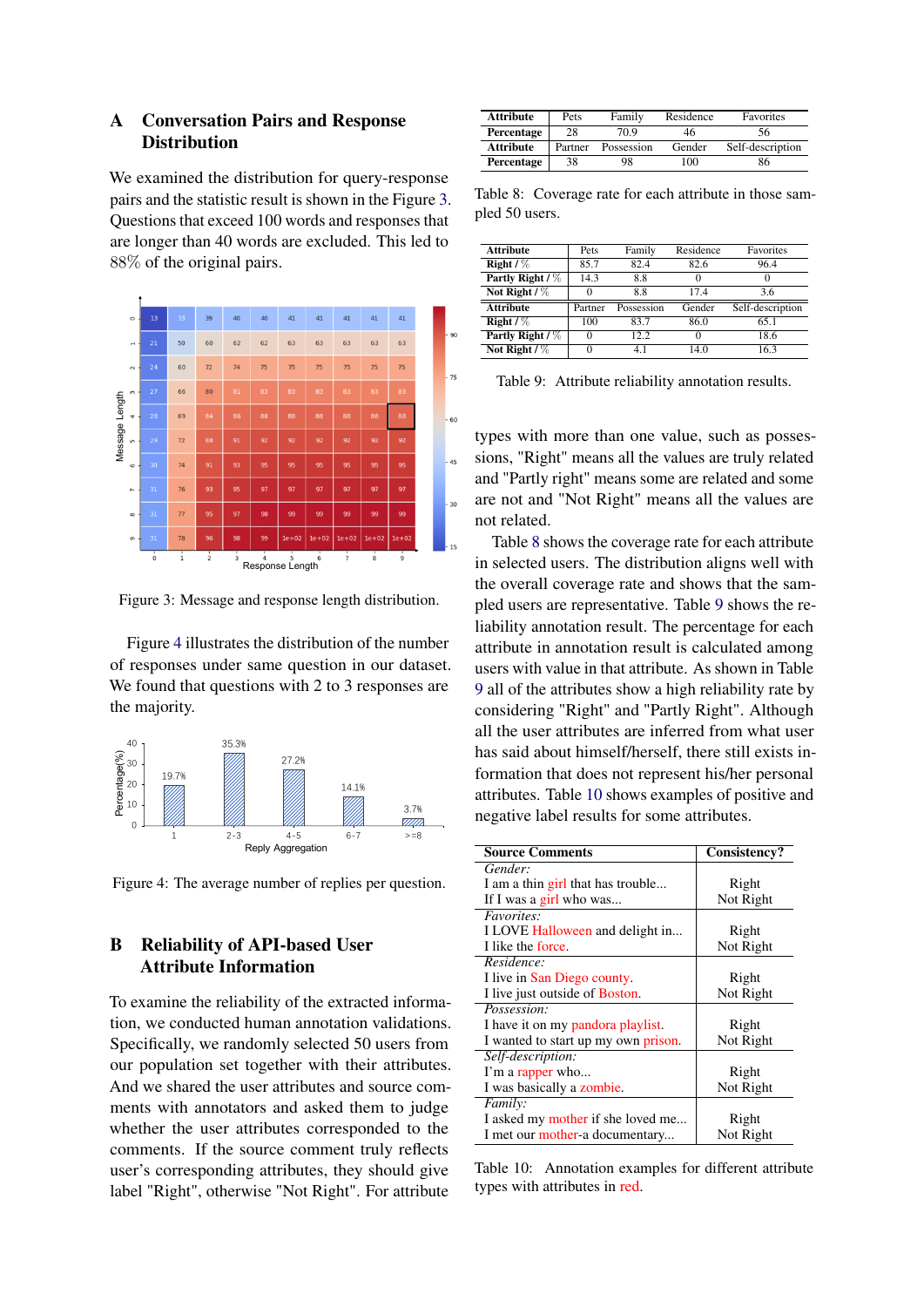### <span id="page-12-2"></span>C Diverse Responses for Models

Table [12](#page-12-1) and Table [14](#page-13-0) show additional responses generated by different models on our dataset. With profile and related comments, our model can generate not only user-attribute related entity but also is capable of capturing different users' attitudes towards other people or things. For example, the responses generated by GSMN properly reflected the user's positive or negative opinions when Trump was mentioned.

### <span id="page-12-0"></span>D Consistency Experiments

In Table [11](#page-12-4) and [15,](#page-13-1) we show all 20 questions we designed and profiles of four sampled users in the manual evaluation experiments. From question no.1 to question no.10, the questions are related to basic personal information and from question no.11 to question no.20, the questions are related to personal attitudes. The answer of every two adjacent questions should be considered consistent. Table [16](#page-14-0) shows examples of top related comments for given questions and given user.

<span id="page-12-4"></span>

| <b>Questions for basic information:</b>   |
|-------------------------------------------|
| 1. Where are you from?                    |
| 2. Where do you come from?                |
| 3. Do you have a girlfriend or boyfriend? |
| 4. Are you single?                        |
| 5. What do you do for living?             |
| 6. What is your job?                      |
| 7. Are you male or female ?               |
| 8. What is your gender?                   |
| 9. What pet do you have?                  |
| 10. Do you have any pets?                 |
| <b>Questions for personal attitudes:</b>  |
| 11. Who is your most reliable one?        |
| 12. Who do you rely on most?              |
| 13. What is your most upset experience?   |
| 14. What upsets you most?                 |
| 15. What is your attitude toward Trump?   |
| 16. Will you vote for Trump?              |
| 17. Who is your favourite person?         |
| 18. Who do you love most?                 |
| 19. What do you like to do most?          |
| 20. What do you enjoy most?               |

<span id="page-12-1"></span>

|                    | <b>Question:</b> Who is the one person you could rely on |
|--------------------|----------------------------------------------------------|
|                    | if you were in a real bad situation?                     |
|                    | Seq2Seq: My best friend.                                 |
|                    | User A: Gender: male; Family: wife                       |
|                    | <b>Gold:</b> Wife or guy I used to do things             |
|                    | with a long time ago.                                    |
|                    | <b>GSMN:</b> My wife. She's my wife.                     |
|                    | <b>User B</b> : Gender: female; Family: husband          |
|                    | <b>Gold:</b> My dad. Guy would melt the ice caps         |
| if I asked him to. |                                                          |
|                    | <b>GSMN:</b> My husband. He's a good guy.                |
|                    | <b>User C</b> : Gender: male; Partner: girlfriend        |
|                    | Gold: My girlfriend.                                     |
|                    | <b>GSMN:</b> My ex. She's my best friend.                |

Table 12: Example responses generated by our GSMN.

<span id="page-12-3"></span>

| <b>User A:</b> Residence: Canada                                     |
|----------------------------------------------------------------------|
| <b>Question:</b> Where are you from?                                 |
| Seq2Seq: I' m in the UK.                                             |
| Speaker: I' m in California.                                         |
| <b>GMN:</b> New York city.                                           |
| <b>GSMN:</b> I' m from Canada.                                       |
| Question: Where do you come from?                                    |
| Seq2Seq: I' m from US                                                |
| Speaker: I' m in Florida.                                            |
| $GMN: I'$ m in the US.                                               |
| <b>GSMN:</b> I' m from Canada. It's pretty $\langle$ unk $\rangle$ . |
| <b>User B:</b> Comments: I love dogs, I really do.                   |
| <b>Question:</b> What do you like to do most?                        |
| Seq2Seq: I like to watch movies.                                     |
| <b>Speaker:</b> I like to play video games. It's so much fun.        |
| <b>GMN:</b> I' ve always wanted to be able to play video games.      |
| <b>GSMN:</b> I like to play with my dogs. I love them.               |
| <b>Question:</b> What do you enjoy most?                             |
| Seq2Seq: I like to play video games.                                 |
| Speaker: I like to go to the gym.                                    |
| <b>GMN:</b> Being in a good mood.                                    |
| GSMN: I like to play with my dogs.                                   |

Table 13: Examples from consistency evaluation.

Table 11: Questions in human evaluation experiments.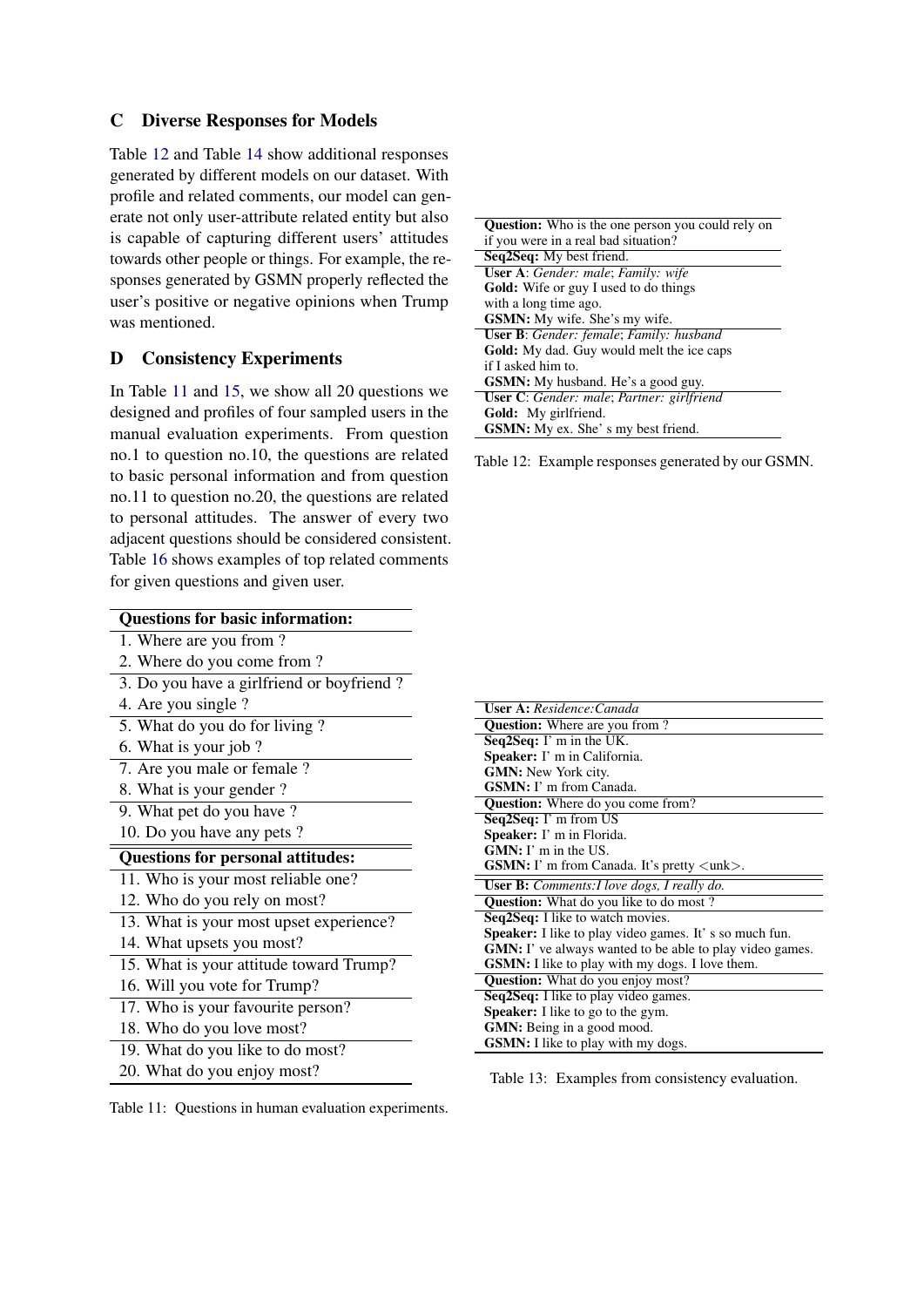<span id="page-13-0"></span>

| Question: Writing a christmas card to Mr.                                   |
|-----------------------------------------------------------------------------|
| Trump! What should it say?                                                  |
| Seq2Seq: I'm going to buy a new one. #                                      |
| User A:                                                                     |
| Gold: You' re a piece of garbage and we all                                 |
| hate you so much.                                                           |
| <b>GSMN:</b> I'm not a Trump supporter.                                     |
| User B:                                                                     |
| Gold: Thank you for doing a great job.                                      |
| GSMN: It's a wonderful life.                                                |
| Question: Gamers of Reddit what, is the                                     |
| most overrated game that critics have shilled for?                          |
| Seq2Seq: I' m not sure if it' s a game or not,                              |
| but I' d say $\langle$ unk $\rangle$ . #                                    |
| User $A$ :                                                                  |
| Gold: Most AAA games.                                                       |
| GSMN: The last of us. It's so boring.                                       |
| User B:                                                                     |
| Gold: Fortnite, and other battle royales.                                   |
| GSMN: Fortnite, it's a bad game.                                            |
| <b>Question:</b> What was the last thing you laughed                        |
| at?                                                                         |
| Seq2Seq: I' ve seen a lot of funny jokes.                                   |
| User A:                                                                     |
|                                                                             |
| Gold: A comment on reddit about a guy.<br><b>GSMN:</b> I laughed at a meme. |
| $\overline{\text{User B}}$ :                                                |
|                                                                             |
| Gold: My best friend' s toddler dipping his                                 |
| cookie in ketchup.                                                          |
| GSMN: My friend' s birthday.<br>$\overline{\text{User C}}$ :                |
|                                                                             |
| Gold: My cat headbutting me in the face.                                    |
| <b>GSMN:</b> My cat' s laugh.                                               |
| <b>Question:</b> You have one movie to watch for the                        |
| rest of your life, what is it?                                              |
| <b>Seq2Seq:</b> I' d like to see a movie called " $\lt$ unk $>$ ". #        |
| $User A$ :                                                                  |
| <b>Gold:</b> Star Wars The Force Awakens.                                   |
| GSMN: I' m a fan of Star Wars.                                              |
| User B:                                                                     |
| Gold: Prestige [digit] watches.                                             |
| <b>GSMN:</b> Requiem for a Dream, <unk>.</unk>                              |

Table 14: Example responses generated by GSMN and baseline. # indicates poor-quality response.

<span id="page-13-1"></span>

| $User1$ :                                        |
|--------------------------------------------------|
| Gender: male                                     |
| Residence: Canada                                |
| Pets: dog                                        |
| Family: sister; father; mother                   |
| Partner girlfriend                               |
| Favorites: ice cream                             |
| Self-description: good artist; newbie            |
| Possessions: team rocket hoodie; video games;    |
| junk food addiction                              |
| $\overline{\text{User2}}$ :                      |
| Gender: female                                   |
| Residence: Germany                               |
| Pets: cat                                        |
| Family: sister; father; mother                   |
| Partner: husband                                 |
| Favorites: honey whine; buckwheat; beef          |
| Self-description: christian bit; smartest person |
| Possessions: university subject chemistry        |
| $User3$                                          |
| Gender: male                                     |
| Residence: Illinois                              |
| Pets: cat; dog                                   |
| Family: father; mother                           |
| Partner: wife                                    |
| Favorites: pumpkin cheesecake; chili dogs;       |
| Self-description: native American man            |
| Possessions: American accent; hearing loss;      |
| church family; food aversion; stomach problem    |
| $\overline{\text{User4}}$ :                      |
| Gender: male                                     |
| Pets: dog                                        |
| Family: father                                   |
| Partner: girlfriend                              |
|                                                  |

Table 15: Sampled user profiles in human evaluation experiments.